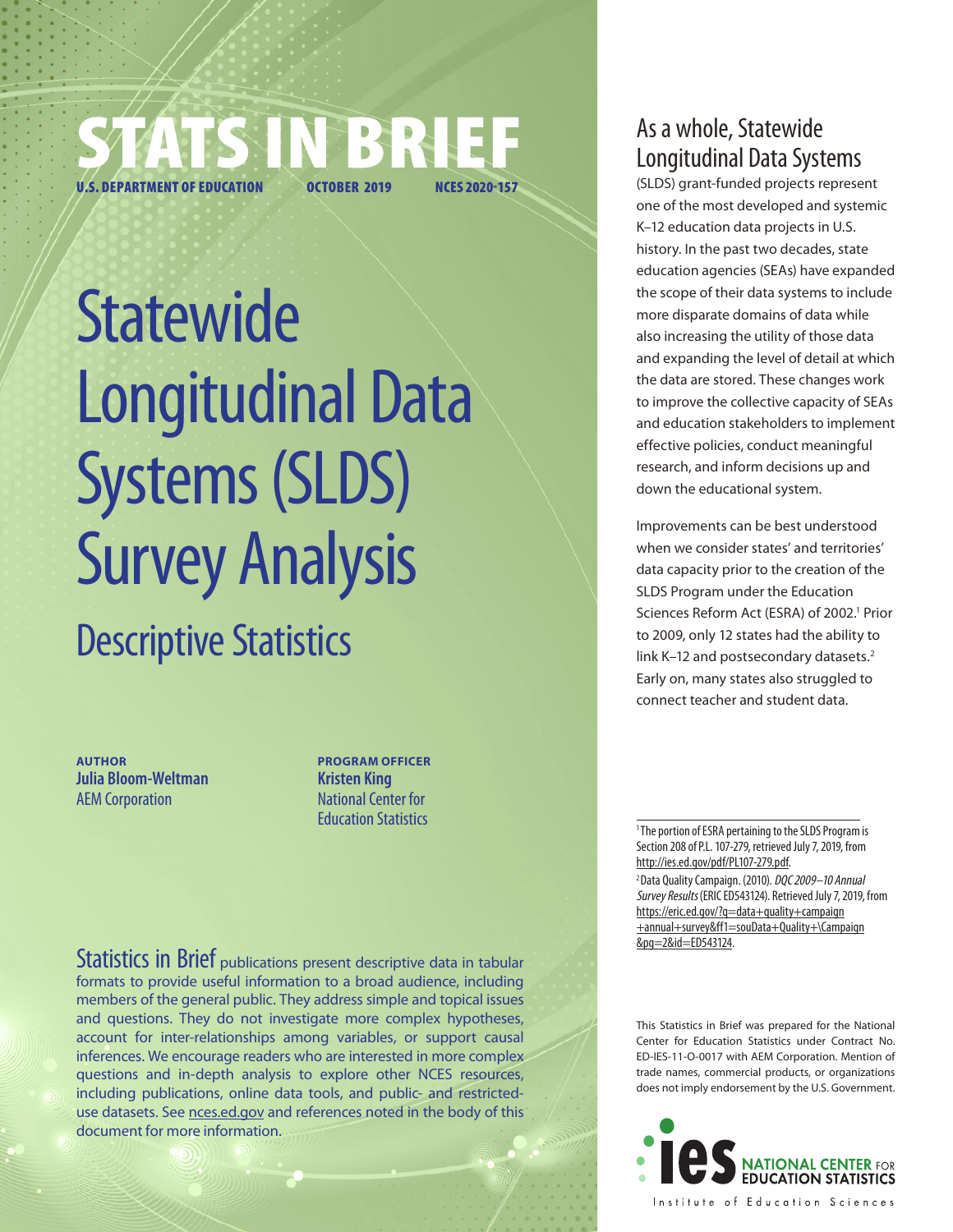Since its inception in 2005, the SLDS Program has awarded state and territory education agencies competitive grants to enable the implementation, enhancement, or improved use of longitudinal data systems. In total, departments of education from 47 states, the District of Columbia, Puerto Rico, American Samoa, and the U.S. Virgin Islands were awarded grants for up to \$20 million. As the SLDS Program continues to grow and evolve how it fosters K–12 data systems, it is important to understand and measure how states' and territories' capacity to maintain and use SLDSs has changed.

The SLDS Survey was created to inventory systems and assess the

present data capacity of states and territories. The survey is particularly concerned with measuring their abilities to automatically link data across sectors in SLDSs. To that end, the SLDS Survey asks whether the capacity for those linkages currently has a status of operational, in progress (in the process of becoming operational), planned, or not planned. "Operational" was defined in the survey as an element or capability that is fully functional and available for its intended users.

## **DATA, MEASURES, AND METHODS**

The SLDS Survey asks all states and territories to provide information about the types of data that are

included in their SLDSs; how they use SLDS data to inform policy; and the capacity of their SLDSs for automated linking of K–12, teacher, postsecondary, workforce, Perkins career and technical education (CTE), and early childhood data. This report presents aggregate summary statistics of SLDS capacity based only on the responses received. Because a "not answered" category is included in each description, all percentages are derived from the 46 state and territory respondents. A response was considered "not answered" if it was missing. For more information about the data, measures, and methods used in this brief, please see the Methodology and Technical Notes section at the end of the report.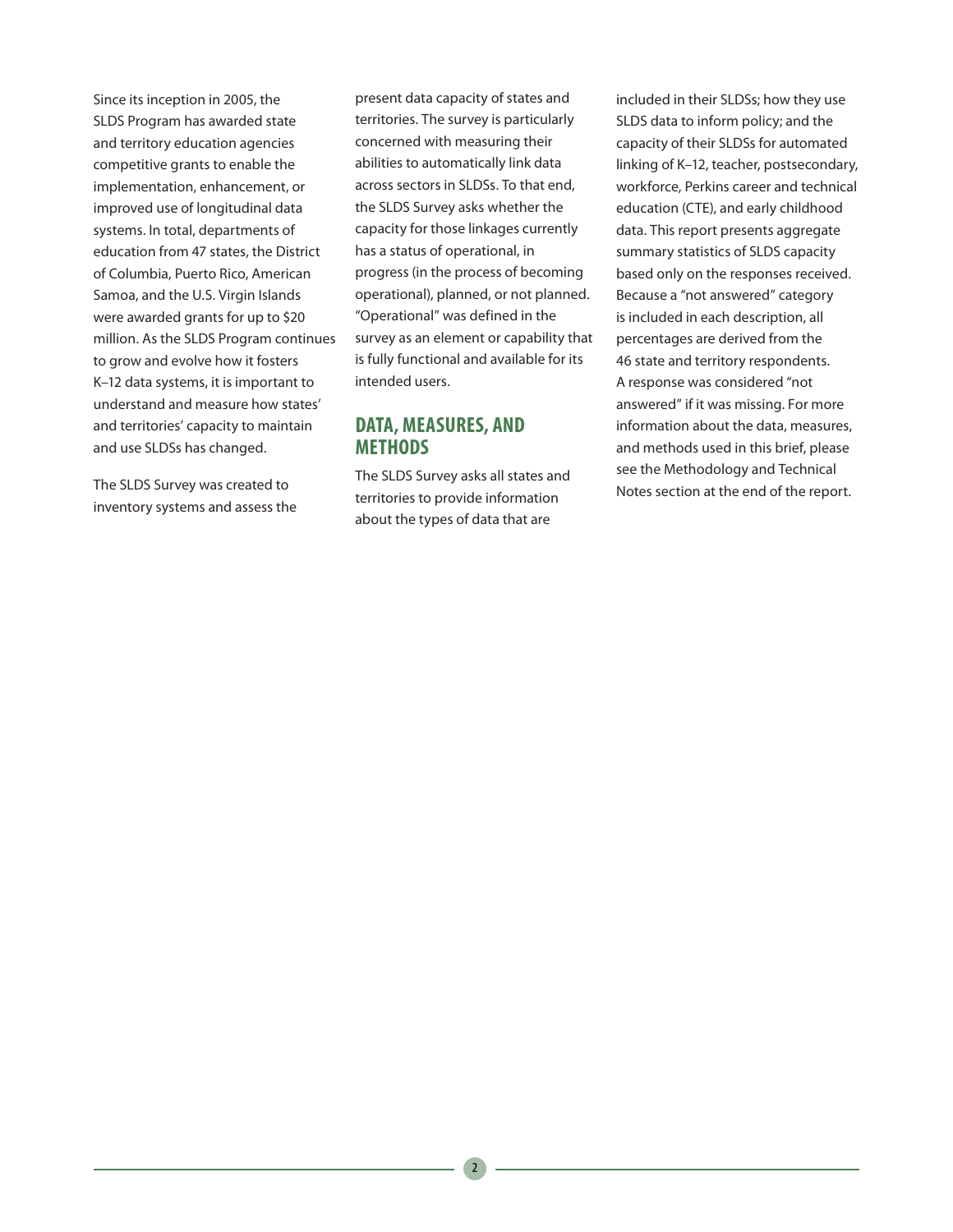# STUDY QUESTIONS AND KEY FINDINGS



What K–12 data<br>
elements are<br>
included in<br>
the Statewide<br>
Longitudinal Da<br>
Systems (SLDSs) **elements are included in the Statewide Longitudinal Data Systems (SLDSs)?**

• Data elements available in SLDSs include student demographics, grade level, school enrollment and completion, attendance, and statewide assessment data (figure 1). K–12 student data are operational in 96 percent of state and territory respondents' SLDSs. What is the capacity<br>for linking K-12<br>SLDS student data<br>to other data? How<br>are the data linked?<br>What data elements **for linking K–12 SLDS student data to other data? How are the data linked? What data elements are linked?**

- At least 70 percent of states and territories reported having automated infrastructure to link K–12 student data to K–12 teacher data, postsecondary data, Perkins CTE data, and early childhood data. Half reported having automated links to workforce data (figure 2).
- Data are linked to K-12 student data in different ways depending on the sector, including by an assigned unique identifier or a Social Security number (figure 3). The data elements linked to K–12 student data also vary depending on the data sector (figures 4–8).

**3 How do states and territories use data for reporting and decision<br>making and decision making and decision making and the state of the state of the state of the state of the state of the state of the state of the state and territories use data for reporting and decisionmaking?**

- States and territories most commonly reported using K–12 student data for feedback reports for high schools and for state reports for the legislature (figure 9).
- States and territories also reported using K–12 teacher data, postsecondary data, workforce data, Perkins CTE data, and early childhood data for state reports for the legislature, federal reports (such as ED*Facts*), curricular decisions, feedback reports, and policy updates (figures 10–14).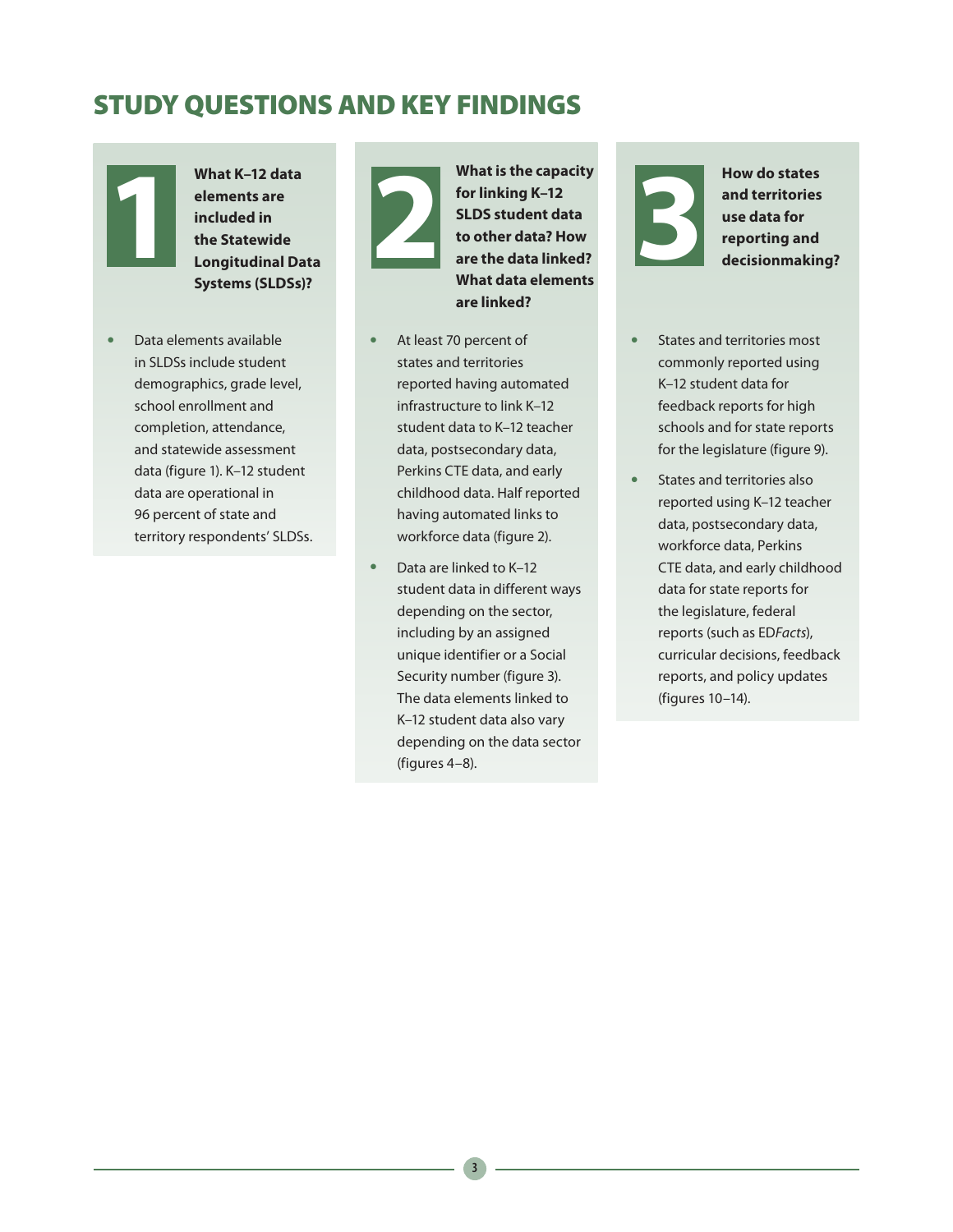## What K-12 data elements are included in the Statewide Longitudinal Data Systems (SLDSs)?

K–12 student data are operational in 96 percent of SLDSs. States and territories reported on the current operational status for 23 different K–12 student data elements managed by their SLDSs (see figure 1). The K–12 student data elements that were most commonly reported to be operational by states and territories are student demographics (91 percent), grade level (91 percent), school enrollment and completion (89 percent), transfer status (85 percent), diploma and certificate receipt (85 percent), statewide summative assessment scores (83 percent), attendance (80 percent), and drop out history (80 percent).

Other commonly operational student-level data elements include information about instate dual enrollment (78 percent); homelessness status (76 percent); other program participation, such as free and reduced-price lunch, Title I, English language learners, and special education (76 percent); course enrollment (74 percent); course completion (67 percent); discipline (65 percent); college-readiness assessment scores (65 percent); migrant status (65 percent); virtual school/learning enrollment or participation (65 percent); assessments for students not tested by grade or subject (61 percent); and Advanced Placement (AP) scores (52 percent).

Less widely operational K–12 student data elements include out-of-state dual enrollment (41 percent) and kindergarten entry assessment scores (39 percent). The SLDS Survey revealed that statewide and local benchmark

assessments are the selected data elements with the lowest degree of current operational status, at 26 percent and 22 percent of states and territories, respectively. In addition, 46 percent of states and territories do not plan to include statewide benchmark assessments in their

SLDSs, and 65 percent of states and territories do not plan to include local benchmark assessments in their SLDSs. Detailed percentage distributions of the operational status of each K–12 student data element asked about in the survey as reported by states and territories can be seen in figure 1.

## FIGURE 1.

**Percentage of states and territories with selected K–12 student data elements included in the SLDS, by operational status: 2017**

| <b>Data element</b>                                                     |                                                     |                                             |
|-------------------------------------------------------------------------|-----------------------------------------------------|---------------------------------------------|
| Demographics                                                            | 91                                                  | 4 4                                         |
| Grade level                                                             | 91                                                  | $\overline{4}$<br>4                         |
| School enrollment and completion                                        | 89                                                  |                                             |
| Transfer in/out                                                         | 85                                                  |                                             |
| Diploma/certificate                                                     | 85                                                  |                                             |
| Assessments: Statewide<br>summative/end of course                       | 83                                                  |                                             |
| Attendance                                                              | 80                                                  |                                             |
| Drop out history                                                        | 80                                                  | 9                                           |
| In-state postsecondary/dual enrollment                                  | 78                                                  | 4<br>4                                      |
| Homelessness status                                                     | 76                                                  |                                             |
| Other program participation <sup>1</sup>                                | 76                                                  | $\tilde{\tau}_{1/2}$<br>$\overline{7}$<br>ō |
| Course enrollment                                                       | 74                                                  | $\overline{2}$<br>$\sqrt{9}$<br>4           |
| Course completion                                                       | 67                                                  | 7                                           |
| Discipline                                                              | $\overline{65}$                                     | 13<br>4                                     |
| Assessments: College-readiness<br>test scores (SAT, PSAT)               | $\overline{65}$                                     | 41<br>7                                     |
| Migrant status                                                          | 65                                                  | 15 <sub>1</sub><br>4                        |
| Virtual school/learning<br>enrollment or participation                  | 65                                                  | 15<br>9                                     |
| Assessments: Information on students<br>not tested by grade and subject | 61                                                  | 11<br>$-17$<br>7                            |
| Assessments: AP scores                                                  | 52                                                  | 13<br>$-17$<br>7                            |
| Out-of-state postsecondary/dual enrollment                              | 41<br>13<br>Δ                                       | 33<br>9                                     |
| Assessments: Kindergarten entry                                         | 39<br>9                                             | 24<br>4<br>24                               |
| Assessments: Statewide benchmark or interim                             | 26<br>13<br>o                                       | 7<br>46                                     |
| Assessments: Local benchmark or interim                                 | 22                                                  | 65<br>4                                     |
|                                                                         | $\Omega$<br>20<br>40<br>Percent                     | 100<br>60<br>80                             |
| Onerational<br>$\blacksquare$ In progress                               | □ Planned<br>$\Box$ Not planned $\Box$ Not answered |                                             |

1 "Other program participation" includes participation in free and reduced-price lunch, Title I, English language learners, and special education programs.

NOTE: Detail may not sum to total due to rounding. AP refers to Advanced Placement.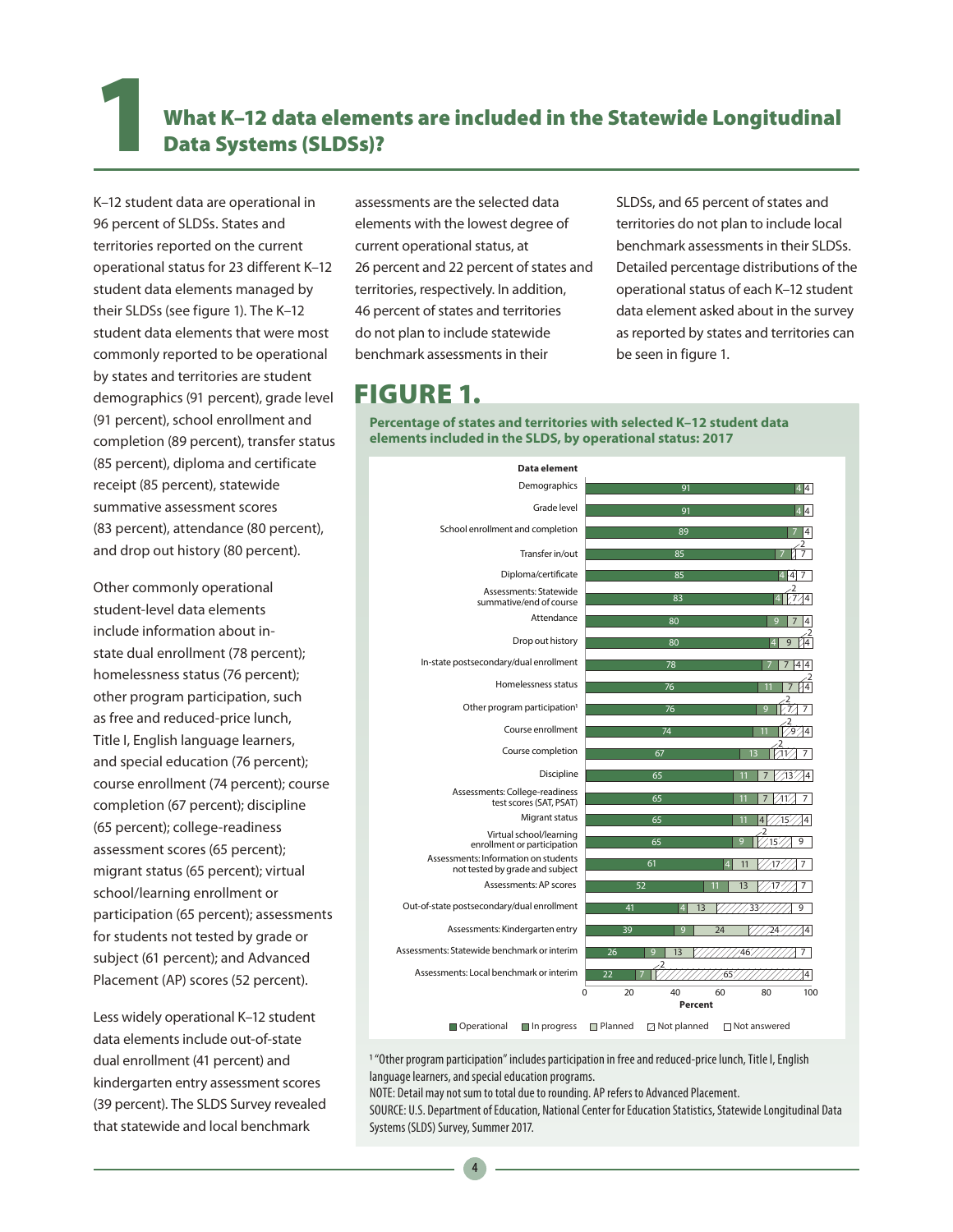2 What is the capacity for linking K–12 SLDS student data to other data? How are the data linked? What data elements are linked?

Half or more of states and territories reported that automated infrastructure is in place to link K–12 student data to other data, depending on data sector. At least 70 percent of states and territories responded that automated infrastructure is operational to link K–12 student data to K–12 teacher data, postsecondary data, Perkins CTE data, and early childhood data, while 50 percent reported that this infrastructure is in place for workforce data. Detailed information about linkages of K–12 student data to each data type can be seen in figure 2.

## **HOW DATA ARE LINKED TO K–12 STUDENT DATA**

K–12 student data are linked with data from other sectors in different ways. For K–12 teacher data, 72 percent of states and territories reported having operational linkages to K–12 student data through course assignments. Sixty-seven percent of states and territories reported using a statewide unique teacher identification number to link K–12 student data to K–12 teacher data. An assigned unique identifier is the most commonly reported method of connecting K–12 student data to postsecondary data

## FIGURE 2.

Percentage of states and territories with other sector data linked to K–12 student data: 2017



NOTE: Detail may not sum to total due to rounding. CTE refers to career and technical education. SOURCE: U.S. Department of Education, National Center for Education Statistics, Statewide Longitudinal Data Systems (SLDS) Survey, Summer 2017.

(63 percent), Perkins CTE data (70 percent), and early childhood data (59 percent). The method of linking workforce data to K–12 student data with the greatest degree of operational status is an element match process (41 percent). Figure 3 shows each of the ways that K–12 student data are linked to teacher, postsecondary, workforce, Perkins CTE, and early childhood data.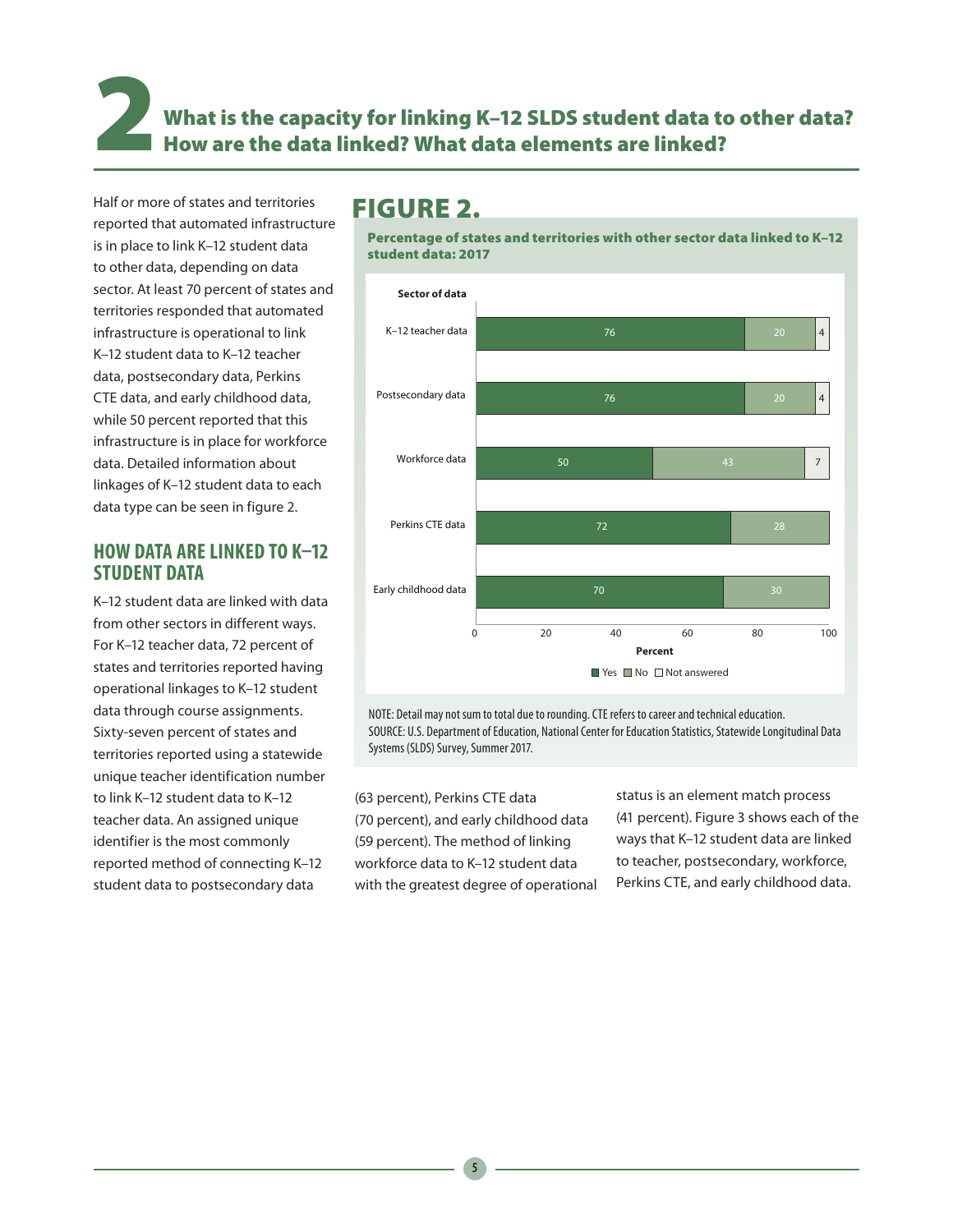# FIGURE 3.

Percentage of states and territories with direct K–12 student data links to other data sectors, by linking method and operational status: 2017



NOTE: Detail may not sum to total due to rounding.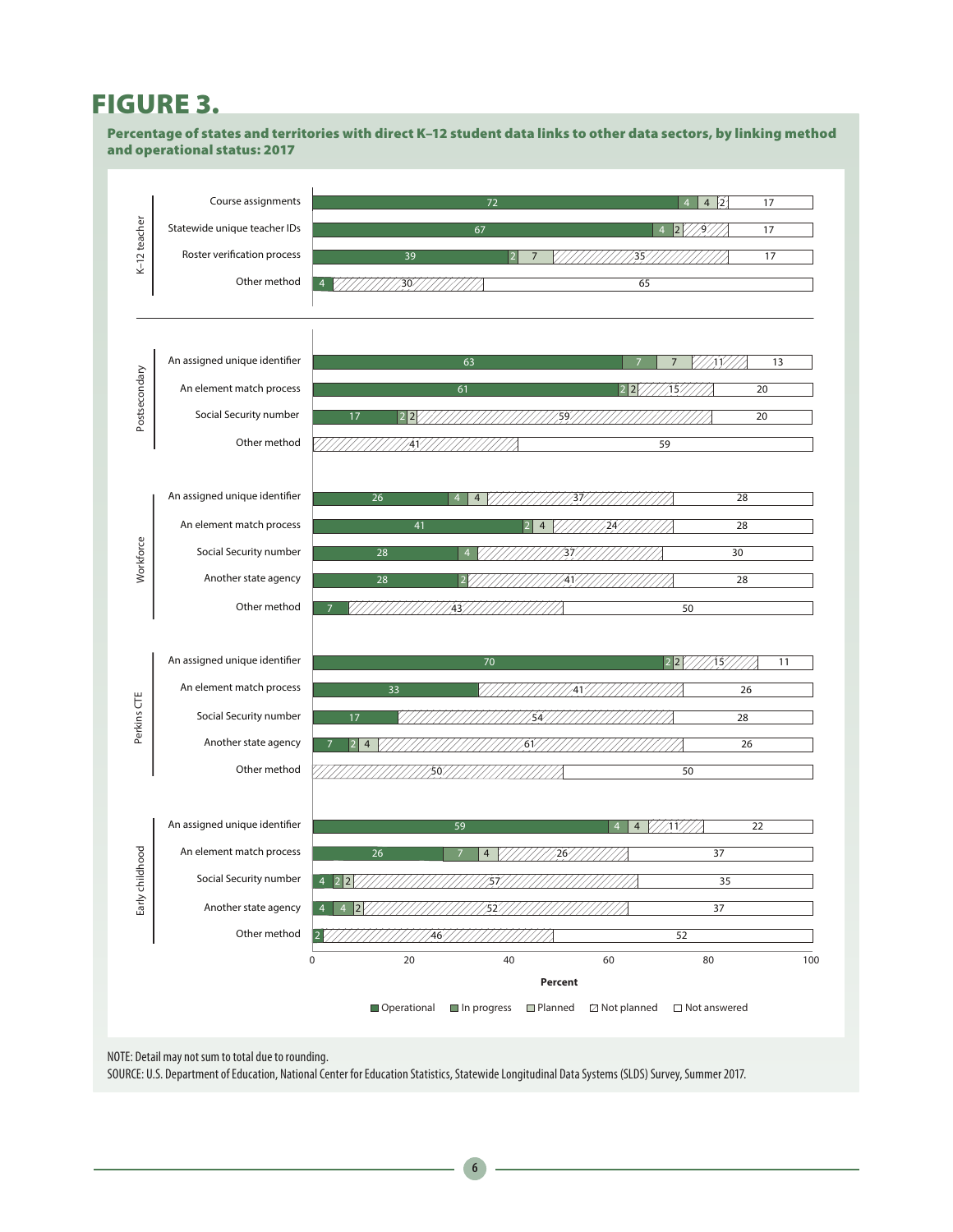## **WHAT DATA ELEMENTS ARE LINKED TO K–12 STUDENT DATA?**

States and territories use their crosssector data linkages to connect K–12 student data with a variety of other data types. As shown in figure 4, the most common teacher data elements with operational links to K–12 student data include course assignments (63 percent), teacher years of experience (59 percent), and certificate type and highly qualified status (both at 57 percent).

## FIGURE 4.

Percentage of states and territories with selected K–12 teacher data elements directly linked to K–12 student data, by operational status: 2017



NOTE: Detail may not sum to total due to rounding. The abbreviation alt-cert refers to alternative certification.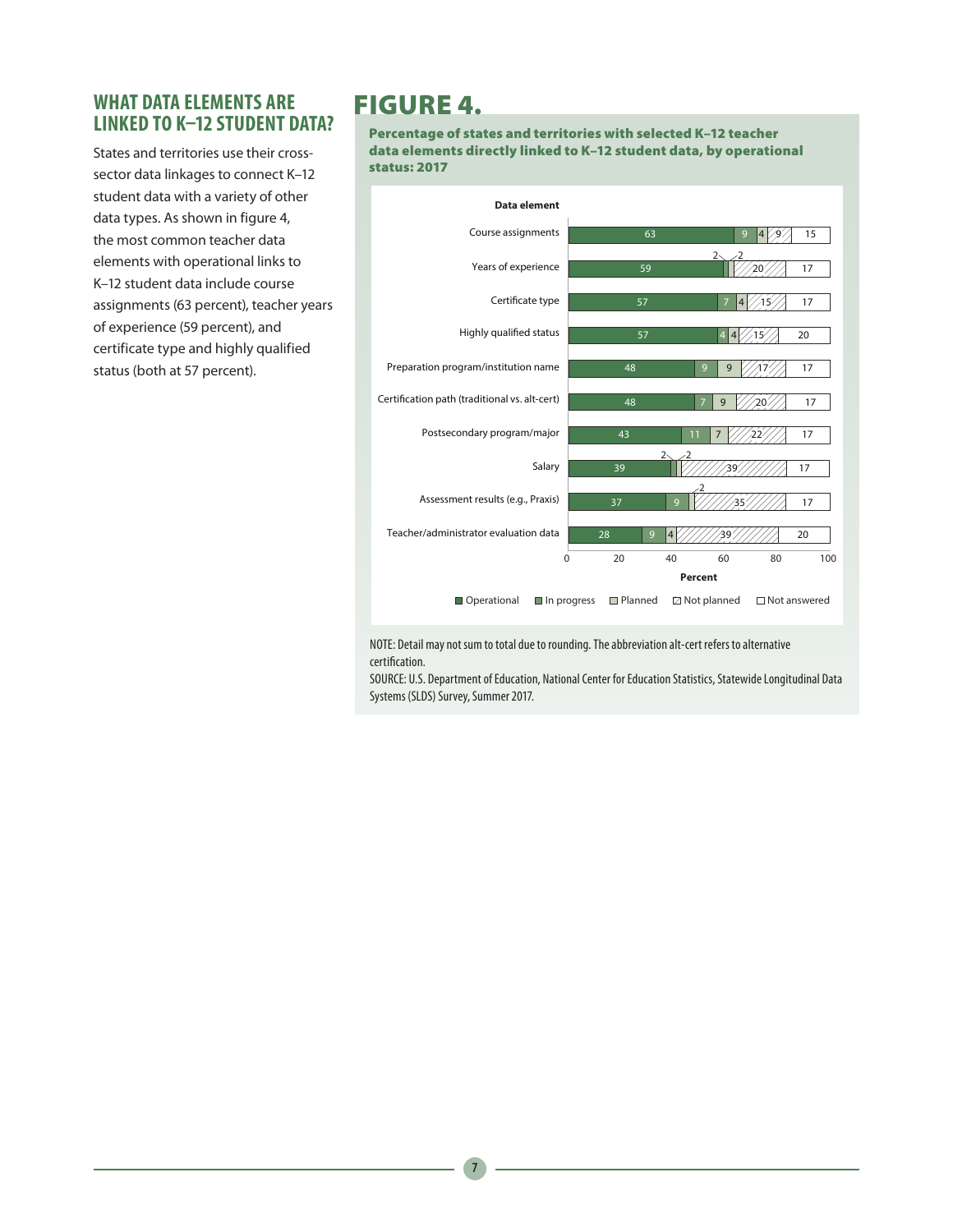Postsecondary data with the greatest level of operational linkages to K–12 student data are period of enrollment (65 percent), prior postsecondary institutions attended (63 percent), course remediation (63 percent), and progress toward completing program or degree (63 percent), as seen in figure 5.

## FIGURE 5.

Percentage of states and territories with selected postsecondary data elements directly linked to K–12 student data, by operational status: 2017



NOTE: Detail may not sum to total due to rounding.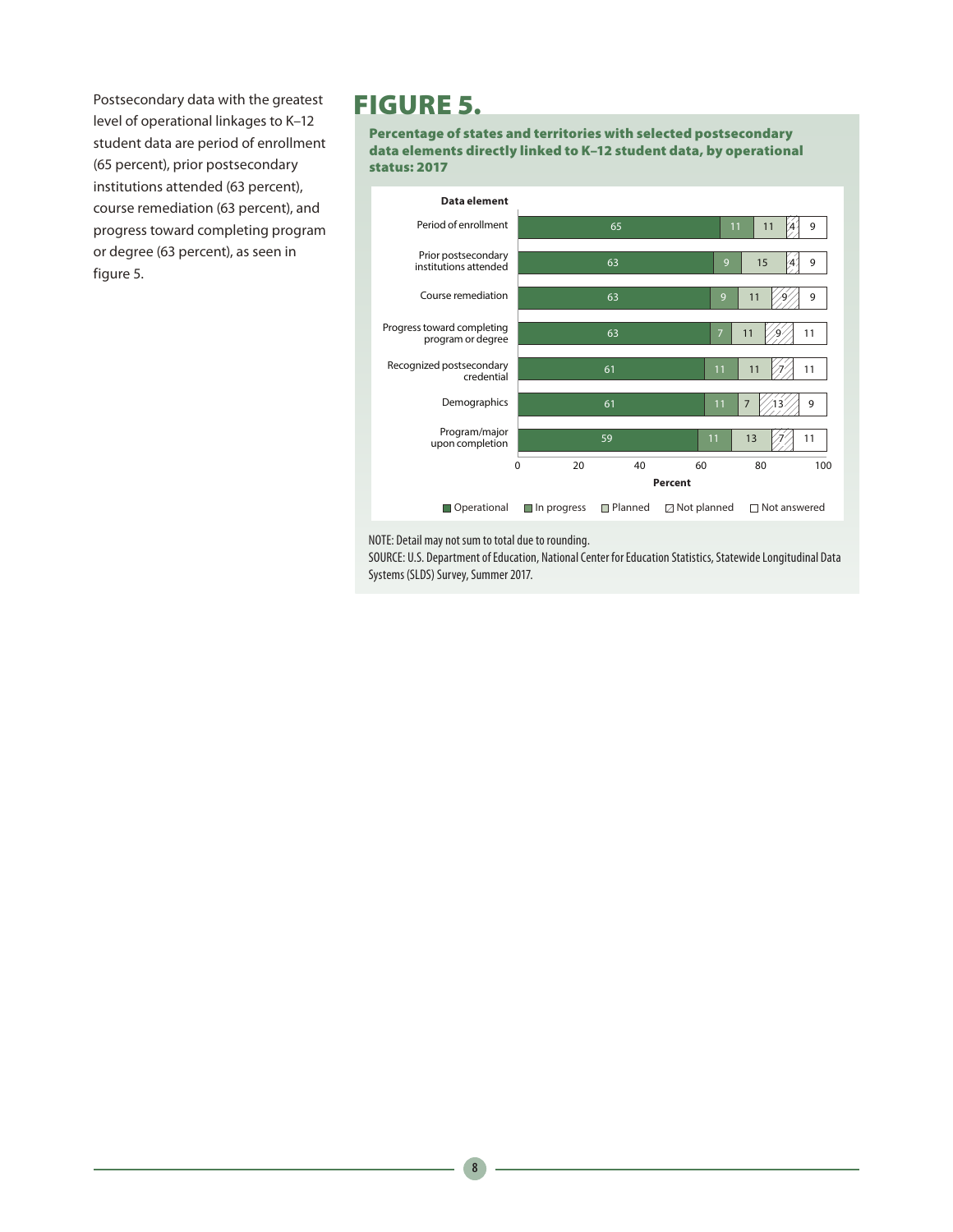The most common workforce data elements that states and territories report as operationally linked to K–12 student data include current earnings (48 percent), historical earnings (46 percent), employer county (37 percent), unemployment insurance (35 percent), and employer ID (33 percent), as seen in figure 6.

## FIGURE 6.

**Percentage of states and territories with selected workforce data elements directly linked to K–12 student data, by operational status: 2017**



NOTE: Detail may not sum to total due to rounding.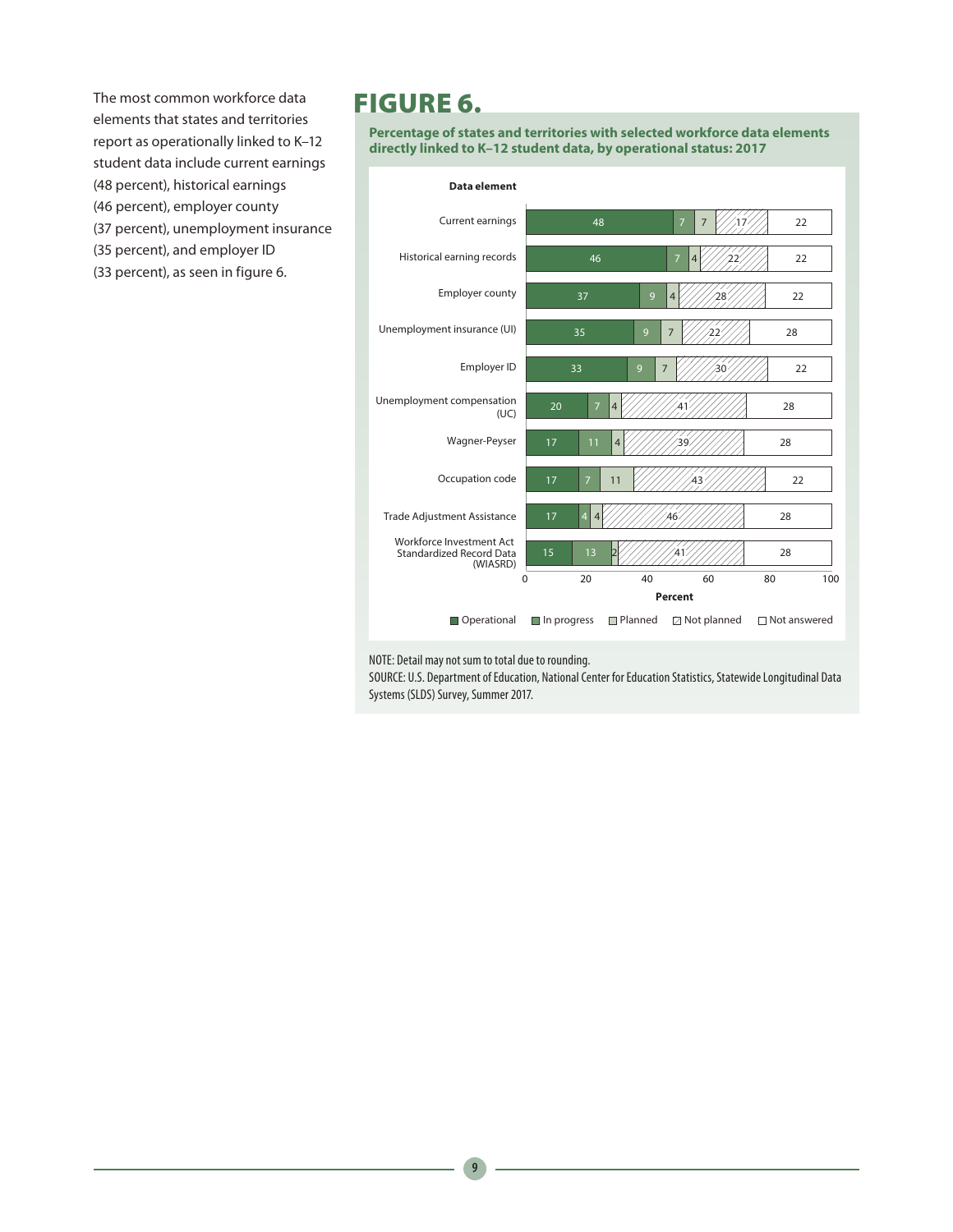The most common Perkins CTE data elements with operational links to K–12 student data include participation (70 percent) and program area or program of study (70 percent), as shown in figure 7.

## FIGURE 7.

Percentage of states and territories with selected Perkins CTE data elements directly linked to K–12 student data, by operational status: 2017

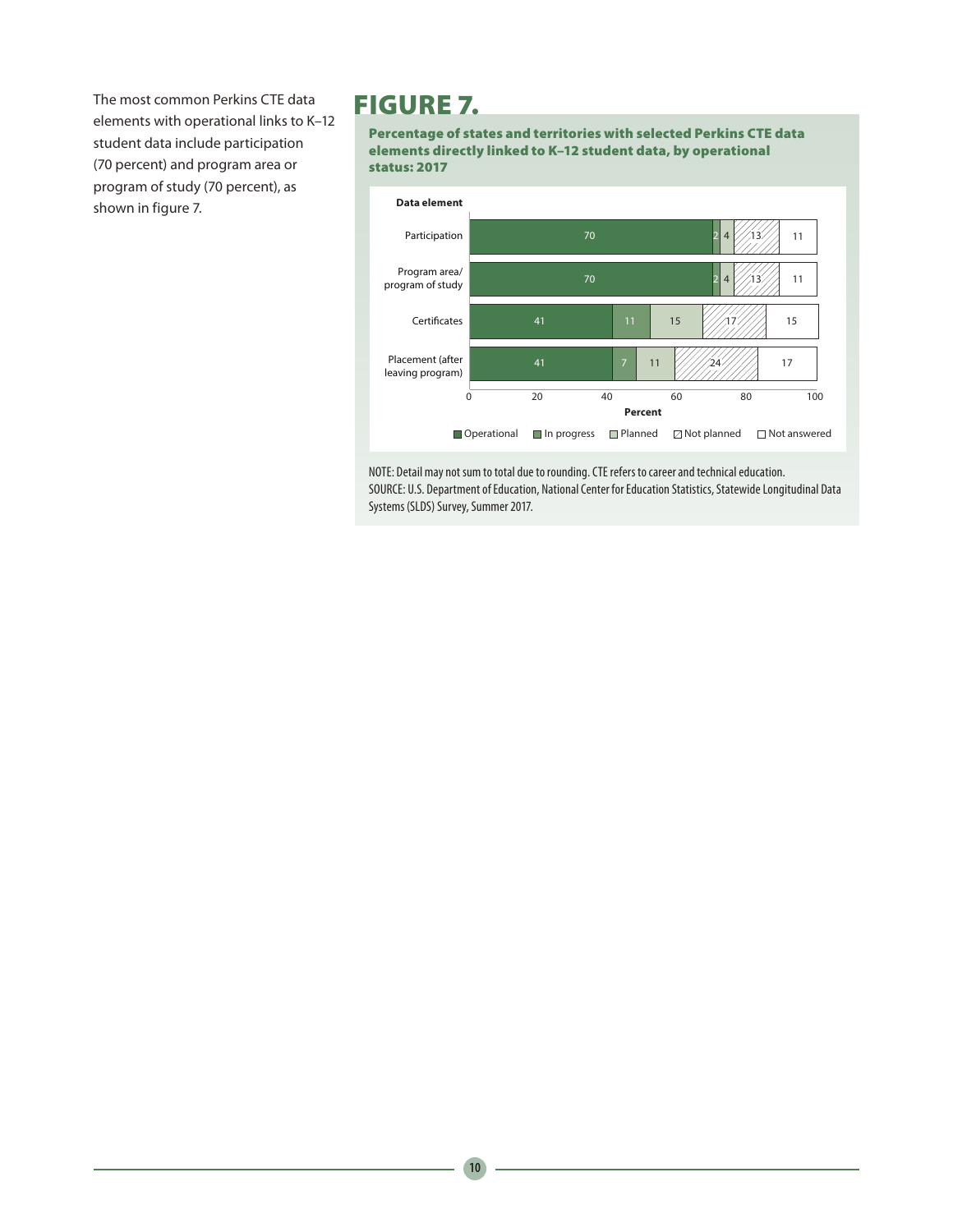The most common early childhood data element that states and territories report as operationally linked to K–12 student data is student demographic information (61 percent), as shown in figure 8.

## FIGURE 8.

Percentage of states and territories with selected early childhood data elements directly linked to K–12 student data, by operational status: 2017



NOTE: Detail may not sum to total due to rounding.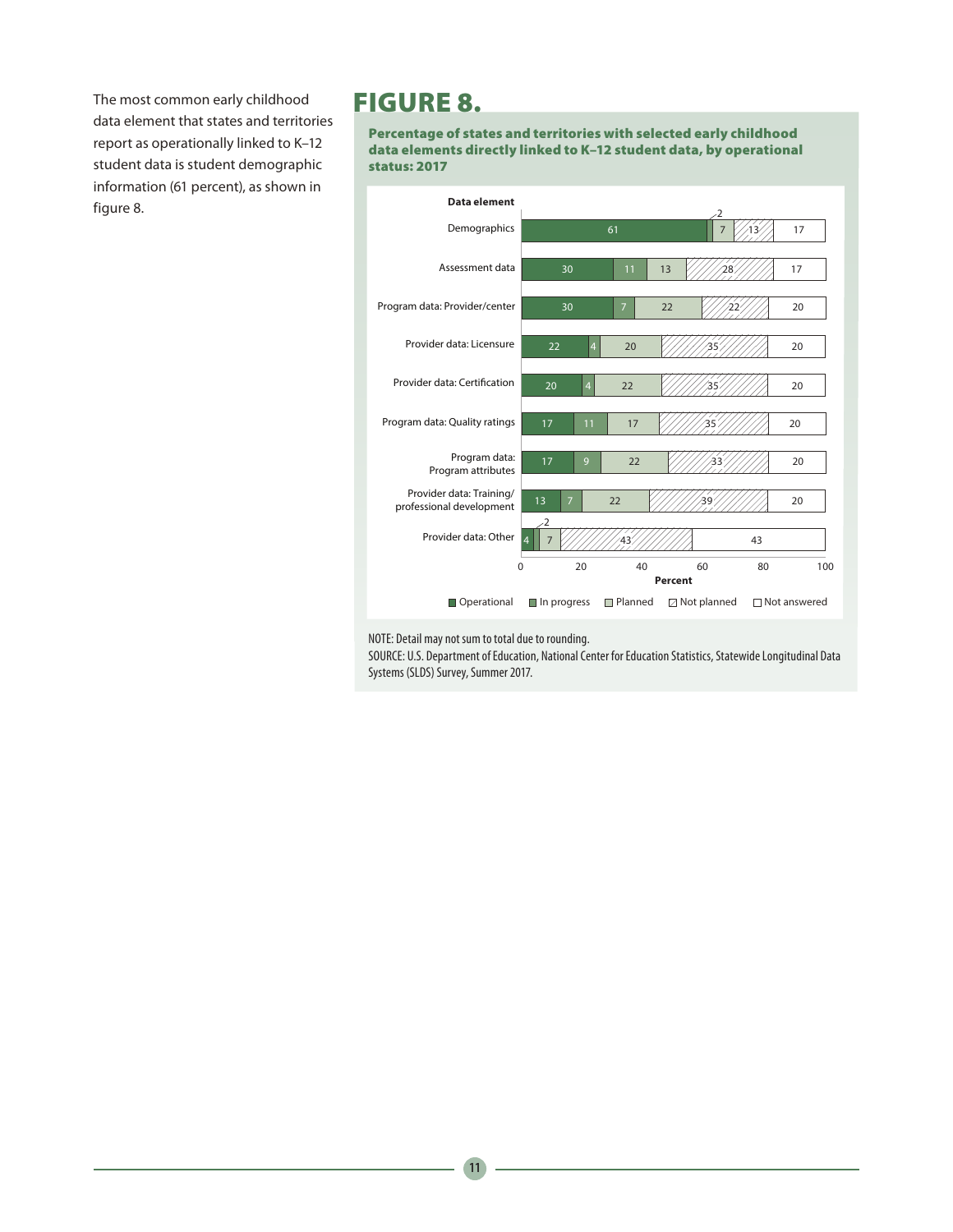How do states and territories use data for reporting and decisionmaking?

## **K–12 STUDENT DATA USE**

States and territories reported that they use data managed by their SLDSs in different ways (figure 9). The two most commonly reported uses of K–12 student data are for feedback reports for high schools—including graduation rates, SAT scores, and other achievement characteristics—and for state reports for the legislature, both reported to be operational by 70 percent of states and territories. Other commonly reported operational uses of K–12 student data are for policy updates and changes (63 percent), state reports on agency law and policy (63 percent), resources for community members and the public (61 percent), state reports on research agendas and strategic plans (61 percent), feedback reports on remediation rates (52 percent), and state reports on board goals and priorities (52 percent).

Fifty percent of states and territories reported that these data are operational and in use for feedback reports for middle schools, and 46 percent of states and territories reported that they use K–12 student data for feedback reports for elementary schools. In addition, 50 percent of states and territories reported that K–12 student data are operational and in use for funding decisions, for direct certification for participation in the National School Lunch Program, and as a resource for parents. Forty-eight percent of states and territories reported that these data are operational and in use for data skills and use training for educators, and 46 percent reported that they

## FIGURE 9.

Percentage of states and territories with selected uses for K–12 student data, by operational status: 2017

| Data use                                          |                                 |                                                           |  |  |  |
|---------------------------------------------------|---------------------------------|-----------------------------------------------------------|--|--|--|
| Feedback reports:<br>High schools                 | 70<br>15<br>4                   |                                                           |  |  |  |
| State reports: Legislature                        | 70                              | 7<br>9                                                    |  |  |  |
| Policy updates/changes                            | 63                              | 1 <sub>3</sub><br>4<br>15<br>4                            |  |  |  |
| State reports:<br>Agency law/policy               | 63                              | 9<br>4<br>20<br>4                                         |  |  |  |
| Resources for community<br>members, public        | 61                              | 15<br>11<br>4                                             |  |  |  |
| State reports: Research<br>agenda/strategic plans | 61                              | 15<br>7<br>4<br>з                                         |  |  |  |
| Feedback reports:<br><b>Remediation rates</b>     | 52                              | 15<br>9<br>7                                              |  |  |  |
| State reports:<br>Board goals/priorities          | 52                              | 9<br>1 <sub>3</sub><br>7<br>20                            |  |  |  |
| Resources for parents                             | 50                              | 20<br>$\overline{4}$<br>20                                |  |  |  |
| Feedback reports:<br>Middle schools               | 50                              | 17<br>9<br>7<br>7<br>1                                    |  |  |  |
| National School Lunch Program                     | 50                              | 4<br>7                                                    |  |  |  |
| Funding decisions                                 | 50                              | $\overline{4}$<br>17<br>24<br>4                           |  |  |  |
| Data skills and use<br>training for educators     | 48                              | 11<br>7<br>30<br>4                                        |  |  |  |
| Instructional support                             | 46                              | 24<br>4<br>20                                             |  |  |  |
| Feedback reports:<br>Elementary schools           | 46                              | 20<br>9<br>7<br>O                                         |  |  |  |
| Program/intervention needs                        | 46                              | 15<br>13<br>4                                             |  |  |  |
| Feedback reports:<br>K-12 access/equity           | 37                              | 22<br>11<br>9                                             |  |  |  |
| Early warning systems                             | 33<br>22                        | 4<br>22<br>20                                             |  |  |  |
| Educator preparation<br>program feedback          | 33<br>15                        | 15<br>7<br>30                                             |  |  |  |
| Educator placements/transfers                     | 33<br>$\overline{4}$<br>13      | 46<br>4                                                   |  |  |  |
| State-level collected<br>courses aligned in SCED  | 28<br>15                        | 15<br>35<br>7                                             |  |  |  |
| Curricular alignment<br>decisions/materials       | 26<br>11<br>11                  | 46                                                        |  |  |  |
| Community/partnership<br>collaboration            | 24<br>11<br>15                  | 46<br>4                                                   |  |  |  |
| Professional learning<br>needs for staff          | 22<br>11<br>11                  | 4<br>57                                                   |  |  |  |
| Horizontal and<br>vertical alignment planning     | 17<br>17<br>11                  | 50<br>4                                                   |  |  |  |
| Feedback reports: Other                           | 11<br>37<br>$\overline{4}$      | 43                                                        |  |  |  |
| Other                                             | 30                              | 67                                                        |  |  |  |
|                                                   | $\overline{0}$<br>20<br>40      | 60<br>80<br>100                                           |  |  |  |
| Operational                                       | □ Planned<br>$\Box$ In progress | Percent<br>$\Box$ Not answered<br>$\boxtimes$ Not planned |  |  |  |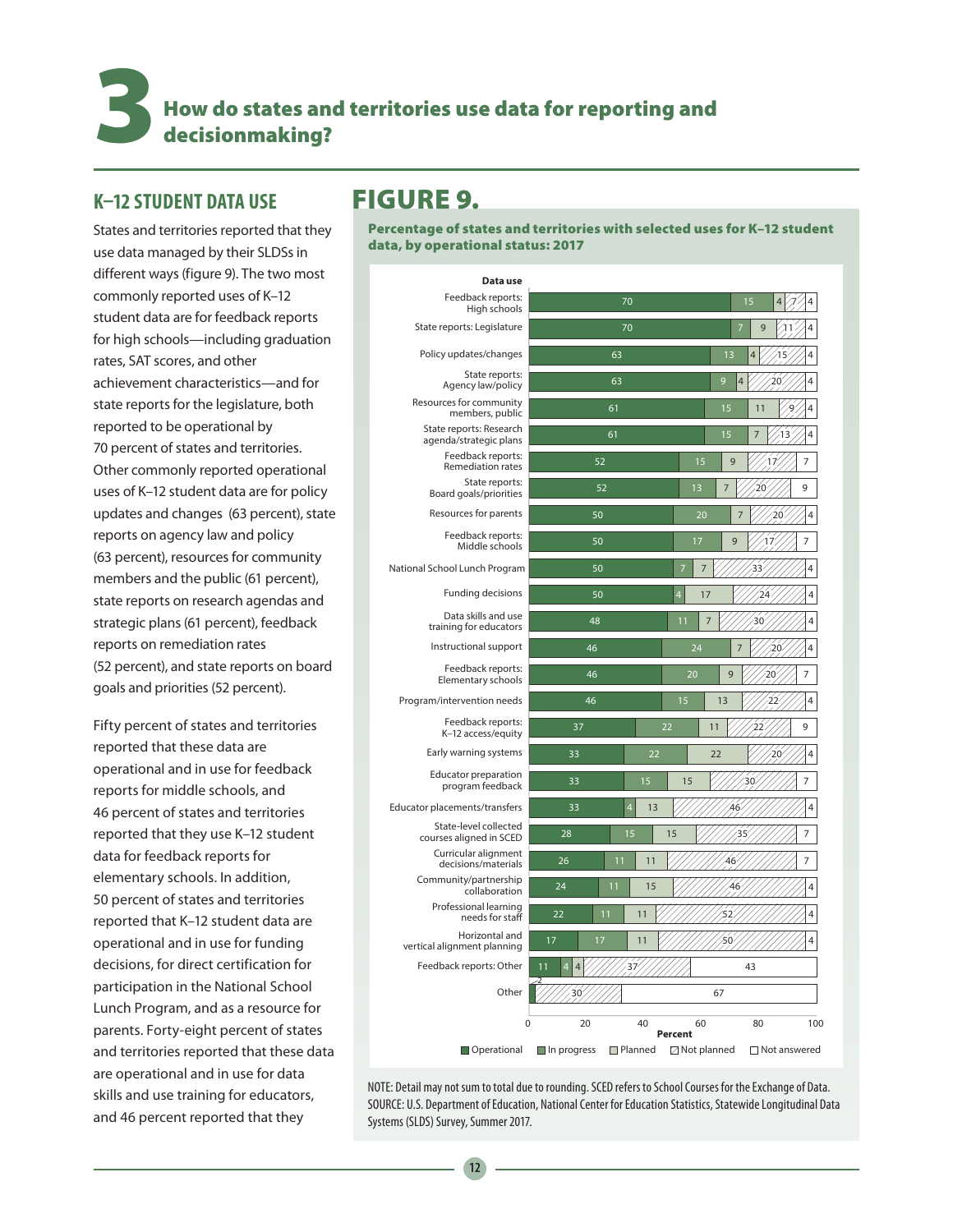use these data both for instructional support and for program and intervention needs. Less commonly reported operational uses of data are for curricular alignment decisions (26 percent), community or partnership collaboration (24 percent), and professional learning needs for staff (22 percent). Detailed information about the operational status of each type of K–12 student data use can be seen in figure 9.

## **K–12 TEACHER DATA USE**

The most common operational uses of K–12 teacher data are for federal reports on ED*Facts* (57 percent) and state reports for the legislature (50 percent). Other commonly reported operational uses of K–12 teacher data include state reports on research agendas and strategic plans (46 percent), board or agency goals (46 percent), and law or policy requirements (43 percent). Among the least commonly reported operational uses of K–12 teacher data are for talent management, human resources, and merit pay (all 15 percent). Detailed information about the operational status of each type of K–12 teacher data use can be seen in figure 10.

# FIGURE 10.

Percentage of states and territories with selected uses for K–12 teacher data, by operational status: 2017



NOTE: Detail may not sum to total due to rounding.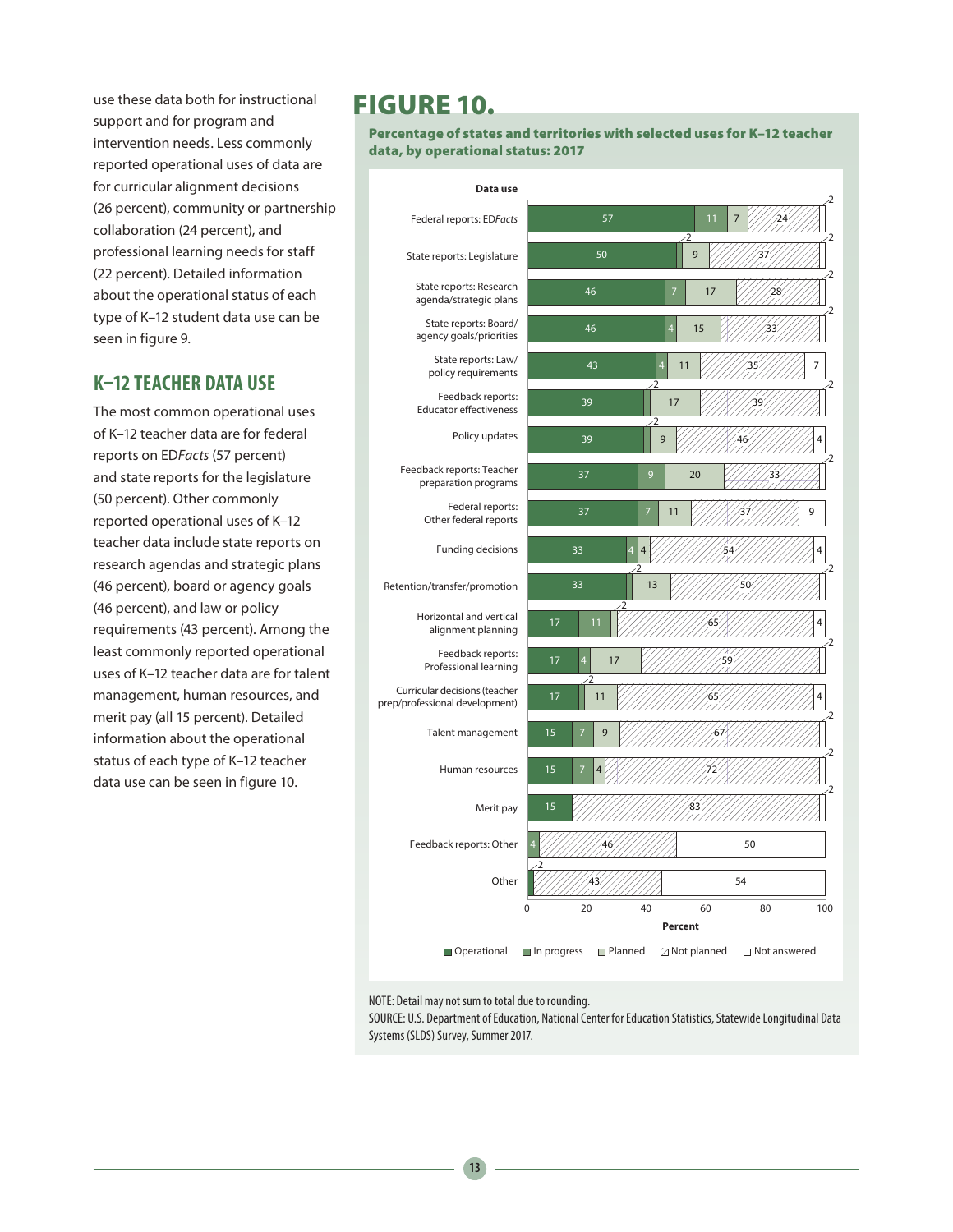### **POSTSECONDARY DATA USE**

The most commonly reported use of postsecondary data is for feedback reports for high schools, reported as operational by 65 percent of states and territories. States and territories also reported that postsecondary data are frequently used for feedback reports for community college and 4-year postsecondary institution outcomes (both at 59 percent). Other common operational uses of postsecondary data are for state reports on research agendas and strategic plans (57 percent), for the legislature (57 percent), or on board or agency goals (54 percent). Among the least commonly reported operational uses of postsecondary data are instructional support (13 percent), professional learning needs for staff (13 percent), human resources (7 percent), and talent management (4 percent). In addition, 50 percent or more of states and territories reported that they do not plan to use postsecondary data for these four purposes. Detailed information about the operational status of each type of postsecondary data use can be seen in figure 11.

# FIGURE 11.

Percentage of states and territories with selected uses for postsecondary data, by operational status: 2017

| Data use                                                                                     |                           |                     |                      |          |                |
|----------------------------------------------------------------------------------------------|---------------------------|---------------------|----------------------|----------|----------------|
| Feedback reports: High schools                                                               |                           | 65                  |                      | 13<br>11 |                |
| Feedback reports: Community<br>college outcomes (e.g., degree<br>attained, graduation rates) |                           | 59                  | 11                   | 11       |                |
| Feedback reports:<br>4-year postsecondary<br>institution outcomes                            |                           | 9                   | 9                    |          |                |
| State reports: Research<br>agenda/strategic plans                                            |                           | 57                  | 11                   | 11       | 20             |
| State reports: Legislature                                                                   |                           | 57                  | 7                    | 9        | 26             |
| State reports: Board/agency<br>goals/priorities                                              |                           | 54                  | 9                    | 28       |                |
| Feedback reports: Employment                                                                 |                           | 50                  | 11                   | 20       |                |
| Federal reports:<br>Perkins CTE (non-EDFacts)                                                |                           | 48                  | 11<br>17             |          |                |
| State reports:<br>Law/policy requirements                                                    |                           | 48                  | $\overline{7}$<br>11 | 28       | 7              |
| Cross-sector<br>collaboration/partnerships                                                   | 46                        |                     | 13<br>13             |          | 26             |
| Making policy/guidance updates                                                               | 46                        |                     | 9<br>9               |          |                |
| Resources for parents/community<br>(e.g., parent dashboards,<br>consumer score cards)        | 41                        |                     | 17<br>17             |          | າາ             |
| Federal report:<br>Other federal reports                                                     | 26                        | 15                  |                      |          | 15             |
| Funding decisions                                                                            | 24                        | 11<br>11            |                      |          | 7              |
| Data skills and use training for staff                                                       | 24                        | 9<br>13             |                      | 52       |                |
| Federal reports: Integrated<br>Postsecondary Education<br>Data System (IPEDS)                | 24                        | $\overline{7}$<br>9 | 54                   |          | 7              |
| Horizontal and vertical<br>alignment planning                                                | 17<br>13                  | 11                  |                      | 5        |                |
| Curricular decisions (teacher prep/<br>professional development)                             | 11<br>15                  | 13                  |                      |          |                |
| Instructional support<br>(e.g., dashboards for<br>professors/administrators)                 | 13<br>13                  | 11                  |                      |          | 7              |
| Professional learning<br>needs for staff                                                     | 13<br>9<br>$\overline{4}$ |                     | 72                   |          |                |
| Human resources                                                                              |                           |                     | 83                   |          | 4              |
| Talent management                                                                            |                           |                     | 83                   |          |                |
| Other                                                                                        |                           | 50                  |                      | 46       |                |
|                                                                                              | $\pmb{0}$<br>20           | 40                  | 60                   | 80       | 100            |
|                                                                                              |                           | Percent             |                      |          |                |
| Operational                                                                                  | In progress               | Planned             | □ Not planned        |          | □ Not answered |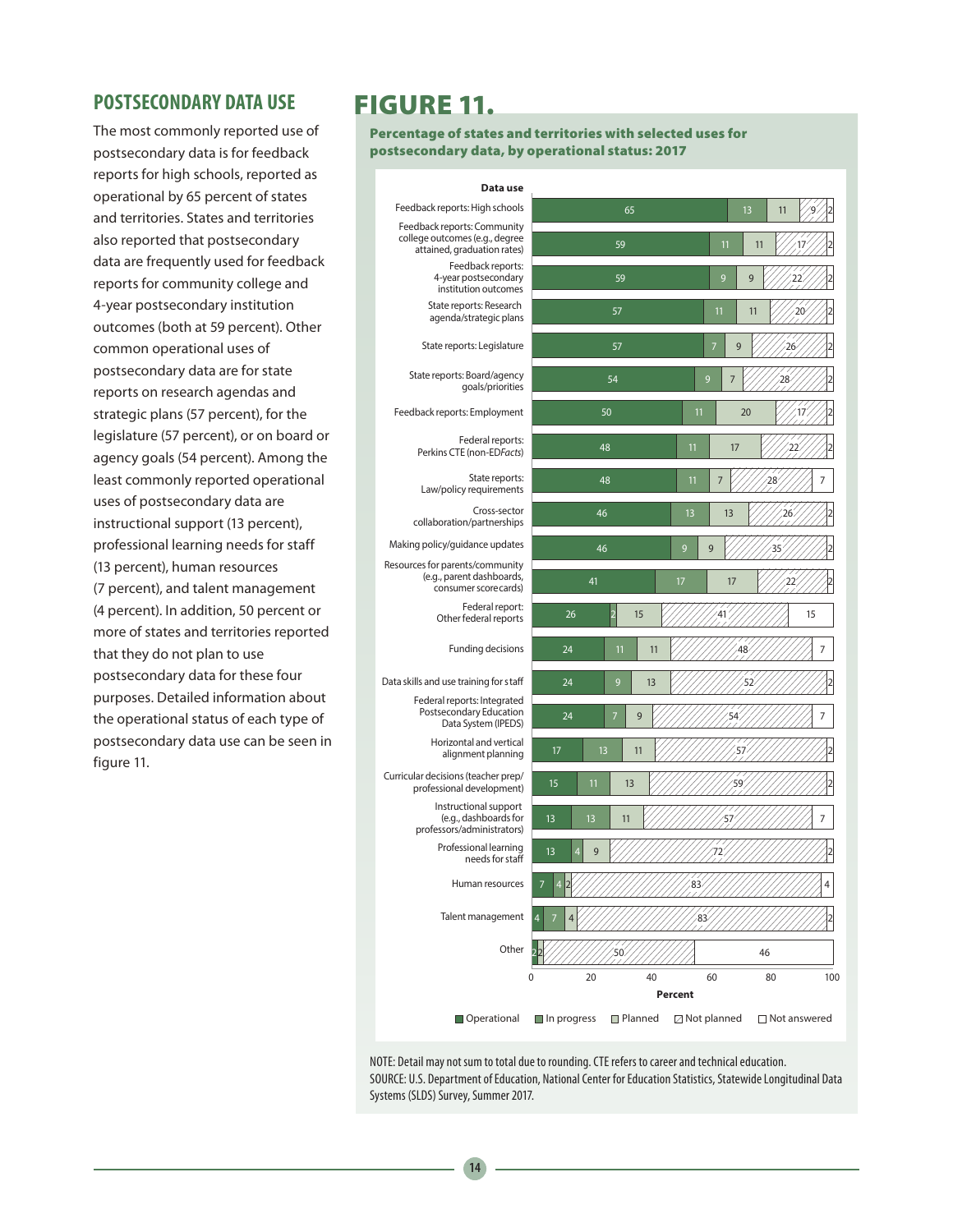### **WORKFORCE DATA USE**

The most common operational uses of workforce data reported by states and territories are for state reports on research agendas and strategic plans (50 percent), community college feedback reports on transfer and employment outcomes (46 percent), state reports on board and agency goals and priorities (43 percent), and state reports for the legislature (43 percent). Other common operational uses of workforce data include state reports on workforce and economic development (41 percent); feedback reports on college-going and employment at the district level (41 percent); and feedback reports on transfer, continuing education, or employment for 4-year postsecondary institutions (41 percent). The use of workforce data for funding decisions was less commonly reported (operational for 15 percent of states and territories), and 59 percent of states and territories reported that they do not plan to use workforce data for that purpose in the future. Detailed information about the operational status of each type of workforce data use can be seen in figure 12.

## FIGURE 12.

Percentage of states and territories with selected uses for workforce data, by operational status: 2017

| Data use                                                                                                               |                            |                  |                         |                |     |
|------------------------------------------------------------------------------------------------------------------------|----------------------------|------------------|-------------------------|----------------|-----|
| State reports: Research<br>agenda/strategic plans                                                                      |                            | 50               | 9<br>11                 |                |     |
| Feedback reports: Community<br>colleges' transfer and<br>employment outcomes                                           | 46                         |                  | 15<br>7                 |                |     |
| State reports:<br>Board/agency goals/priorities                                                                        | 43                         |                  | 7<br>11                 | 35             | 4   |
| State reports: Legislature                                                                                             | 43                         |                  | 11<br>7                 |                | 7   |
| State reports: Workforce/<br>economic development programs                                                             | 41                         |                  | 11<br>11                |                | 4   |
| Feedback reports:<br>District-level college-going<br>and employment outcomes                                           | 41                         |                  | 22<br>7                 |                |     |
| Feedback reports: 4-year<br>postsecondary institutions'<br>transfer or continuing education<br>and employment outcomes | 41                         |                  | 20<br>7                 |                |     |
| Feedback reports:<br>Regional-level college-going<br>and employment outcomes                                           | 39                         |                  | 13<br>7                 |                |     |
| Feedback reports:<br>Perkins CTE programs                                                                              | 37                         |                  | 20<br>13                | 30             |     |
| Federal reports                                                                                                        | 37                         | 11               | 7                       |                | 4   |
| Cross-sector<br>collaboration/discussion                                                                               | 33                         | 17               | 13                      | 35             |     |
| State reports:<br>Law/policy requirements                                                                              | 33                         | 7                | 11                      |                | 7   |
| Feedback reports:<br>Industry need/saturation                                                                          | 30                         | 15               | 15                      |                |     |
| Feedback reports:<br>Adult education programs'<br>college-going and<br>employment outcomes                             | 28                         | 13               | 20                      |                |     |
| <b>Funding decisions</b>                                                                                               | 15<br>11                   | 11               |                         |                |     |
| Other                                                                                                                  | 2                          |                  |                         | 39             |     |
|                                                                                                                        | 0<br>20                    | 40               | 60                      | 80             | 100 |
|                                                                                                                        |                            |                  | Percent                 |                |     |
| Operational                                                                                                            | $\blacksquare$ In progress | <b>□ Planned</b> | $\boxtimes$ Not planned | □ Not answered |     |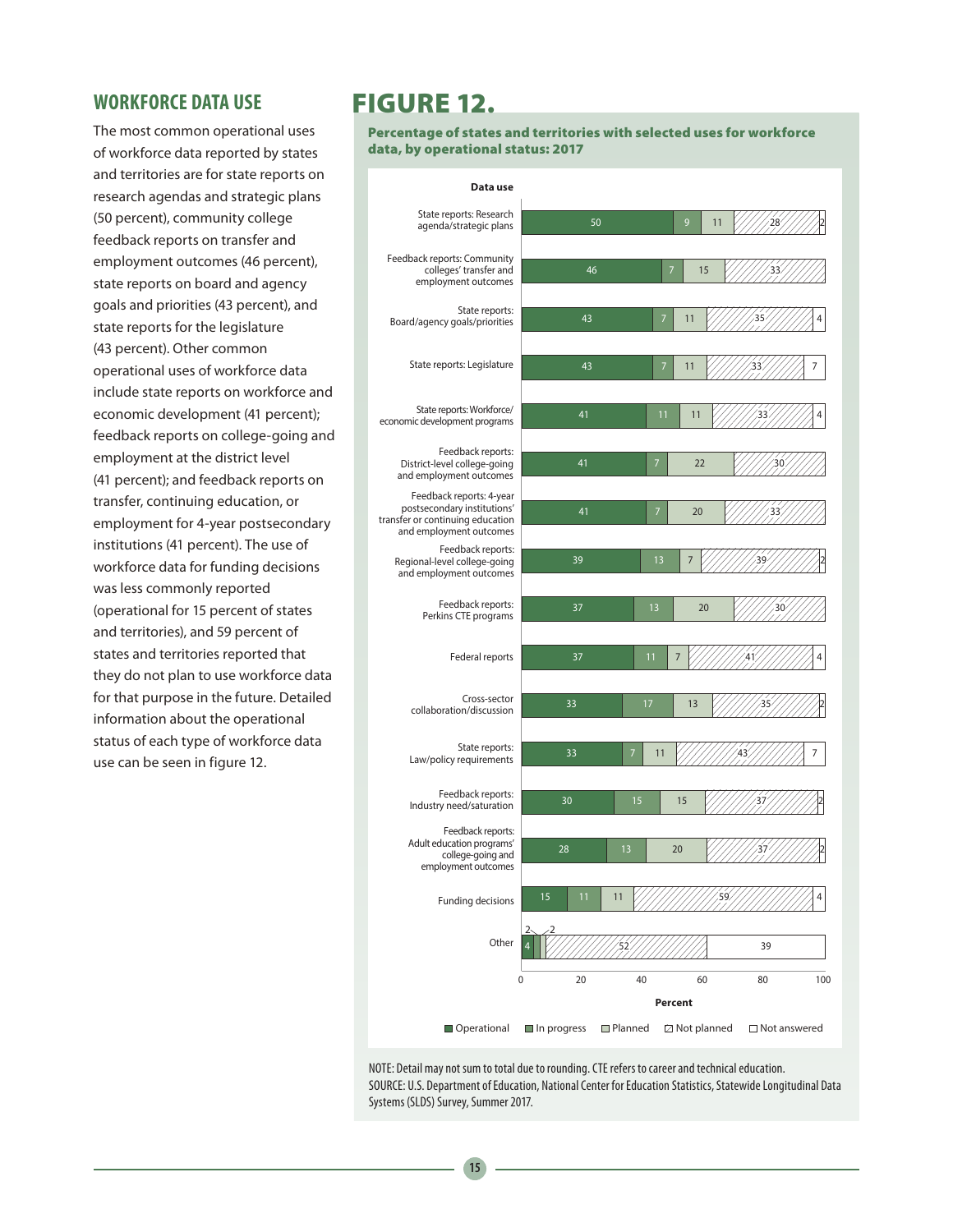### **PERKINS CTE DATA USE**

The most commonly reported operational uses of Perkins CTE data are for feedback reports on completers (57 percent), feedback reports for high schools (54 percent), federal reports on Perkins CTE (52 percent), and state reports on board or agency goals and priorities (43 percent). Other common uses of these data are for feedback reports for postsecondary institutions (operational for 41 percent of states and territories), state reports on research agendas and strategic plans (operational for 41 percent of states and territories), and state reports for the legislature (operational for 37 percent of states and territories). Less commonly reported operational uses of Perkins CTE data include curricular and material decisions (9 percent), professional learning needs for staff (9 percent), horizontal and vertical alignment planning (7 percent), human resources (4 percent), and talent management (2 percent). Detailed information about the operational status of each type of Perkins CTE data use can be seen in figure 13.

# FIGURE 13.

Percentage of states and territories with selected uses for Perkins CTE data, by operational status: 2017

| Data use                                                                  |                                                                  |
|---------------------------------------------------------------------------|------------------------------------------------------------------|
| Feedback reports: Completers                                              | 28<br>57<br>4<br>7<br>4                                          |
| Feedback reports: High schools                                            | 54<br>9<br>7                                                     |
| Federal reports: Perkins CTE<br>(non-EDFacts)                             | 4<br>52<br>$\overline{4}$<br>13<br>26                            |
| State reports: Board/<br>agency goals/priorities                          | 43<br>9<br>11<br>2<br>35                                         |
| Feedback reports:<br>Postsecondary institutions                           | 41<br>9<br>7<br>7<br>37                                          |
| State reports: Research<br>agenda/strategic plans                         | 41<br>4<br>15<br>11                                              |
| State reports: Legislature                                                | 37<br>9<br>13<br>4                                               |
| State reports: Law/<br>policy requirements                                | $\overline{4}$<br>33<br>11<br>17<br>35                           |
| Feedback reports: Employment                                              | $\cdot 2$<br>4<br>33<br>20<br>41                                 |
| Program placements                                                        | 4<br>48<br>9<br>28<br>11                                         |
| Workforce readiness reports<br>by career cluster/industry                 | 26<br>46<br>9<br>13                                              |
| Federal reports:<br>Other federal reports                                 | 26<br>26<br>4<br>43                                              |
| Cross-sector collaboration                                                | 24<br>9<br>13<br>11<br>43                                        |
| Funding decisions                                                         | 24<br>9<br>4<br>50<br>13                                         |
| Making policy/guidance updates                                            | 9<br>22<br>15<br>43<br>11                                        |
| Feedback reports:<br>Training programs                                    | 22<br>9<br>13                                                    |
| Instructional support<br>(e.g., dashboards for teachers)                  | 20<br>22<br>9                                                    |
| Resources for public, community<br>members (e.g., consumer<br>scorecards) | 15<br>9<br>17                                                    |
| Data skills and use<br>training for educators                             | 11<br>61<br>9<br>7<br>13                                         |
| Curricular/material decisions                                             | 9<br>11<br>65<br>11<br>4                                         |
| Professional learning<br>needs for staff                                  | 11<br>11<br>ь                                                    |
| Horizontal and vertical<br>alignment planning                             | 11<br>9<br>11<br>63                                              |
| Human resources                                                           | $\cdot 2$<br>7<br>11                                             |
| Talent management                                                         | i2, 2<br>80<br>11<br>4                                           |
| Other                                                                     | 46<br>52                                                         |
|                                                                           | 20<br>40<br>60<br>80<br>100<br>0                                 |
|                                                                           | Percent                                                          |
| Operational                                                               | In progress<br>Planned<br><b>⊠</b> Not planned<br>□ Not answered |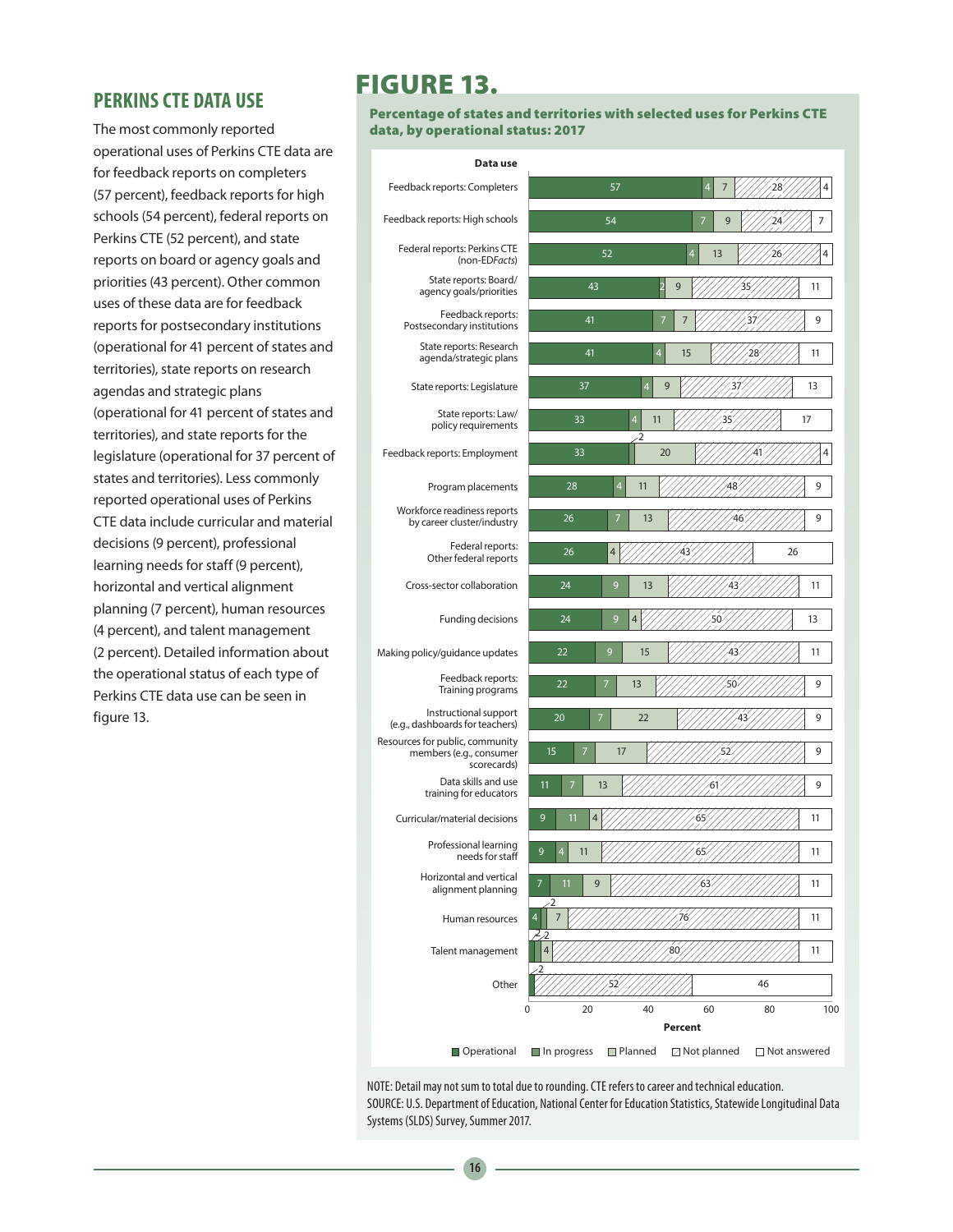## **EARLY CHILDHOOD DATA USE**

The most common uses of early childhood data reported as operational by states and territories are for state reports for the legislature (41 percent); state reports on early childhood programs, outcomes, and interventions (37 percent); and state reports on board or agency goals and priorities (37 percent). Other common operational uses of early childhood data are for state reports on law and policy requirements (35 percent), state reports on research agendas and strategic plans (33 percent), and federal reports on special education (33 percent).

Only 24 percent of states and territories reported that early childhood data are operationally in use for policy updates or for program or intervention placements. These two uses of early childhood data are planned for the future for 20 and 24 percent of states and territories, respectively. Detailed information about the operational status of each type of early childhood data use can be seen in figure 14.

## FIGURE 14.

Percentage of states and territories with selected uses for early childhood data, by operational status: 2017

| Data use                                                                              |                                    |         |                      |                |     |
|---------------------------------------------------------------------------------------|------------------------------------|---------|----------------------|----------------|-----|
| State reports: Legislature                                                            | 41                                 | 9       | 13                   | 28             | 9   |
| Early childhood programs/<br>outcomes/interventions                                   | 37                                 | 11      | 22                   |                | 7   |
| State reports: Board/<br>agency goals/priorities                                      | 37                                 | 11      | 13                   | 33             | 7   |
| State reports: Law/<br>policy requirements                                            | 35                                 | 7       | 13                   |                | 9   |
| State reports: Research<br>agenda/strategic plans                                     | 33                                 | 15      | 15                   |                | 9   |
| Federal reports: Special<br>education (non-EDFacts)                                   | 33                                 | 4<br>4  | 50                   |                | 9   |
| Funding decisions                                                                     | 30                                 | 4<br>15 |                      |                | 9   |
| Policy updates                                                                        | 24                                 | 9<br>20 |                      |                | 7   |
| Program/intervention<br>placements                                                    | 4<br>24                            | 24      |                      |                | 7   |
| Resources for parents<br>(e.g., parent dashboards,<br>consumer scorecards)            | 9<br>22                            | 11      | 54                   |                | 4   |
| Community/partnership<br>collaboration                                                | 22<br>4                            | 22      |                      | 48             | 4   |
| Federal reports:<br>Other federal reports                                             | 2<br>22                            |         | 52                   | 24             |     |
| Resources for soon-to-be<br>parents, community, public<br>(e.g., consumer scorecards) | 11<br>20                           | 11      | 54                   |                | 4   |
| Instructional support<br>(e.g., dashboards for teachers)                              | 15<br>4                            | 26      | 50                   |                | 4   |
| Data skills and use<br>training for educators                                         | 11<br>9                            | 22      | 52                   |                | 7   |
| Professional learning<br>needs for staff                                              | 4<br>13<br>11                      |         | 67                   |                | 4   |
| <b>Curricular decisions</b>                                                           | 9<br>11<br>4                       |         | 67                   |                | 9   |
| Horizontal and vertical<br>alignment planning                                         | $\overline{\mathbf{A}}$<br>20<br>2 |         | 63                   |                | 7   |
| Human resources                                                                       | 9<br>4                             |         |                      |                | 7   |
| Talent management                                                                     | 2<br>9                             |         | 8                    |                | 7   |
| Other                                                                                 |                                    |         |                      | 48             |     |
|                                                                                       | 20<br>0                            | 40      | 60                   | 80             | 100 |
|                                                                                       |                                    |         | Percent              |                |     |
| Operational                                                                           | $\blacksquare$ In progress         | Planned | <b>△</b> Not planned | □ Not answered |     |

NOTE: Detail may not sum to total due to rounding.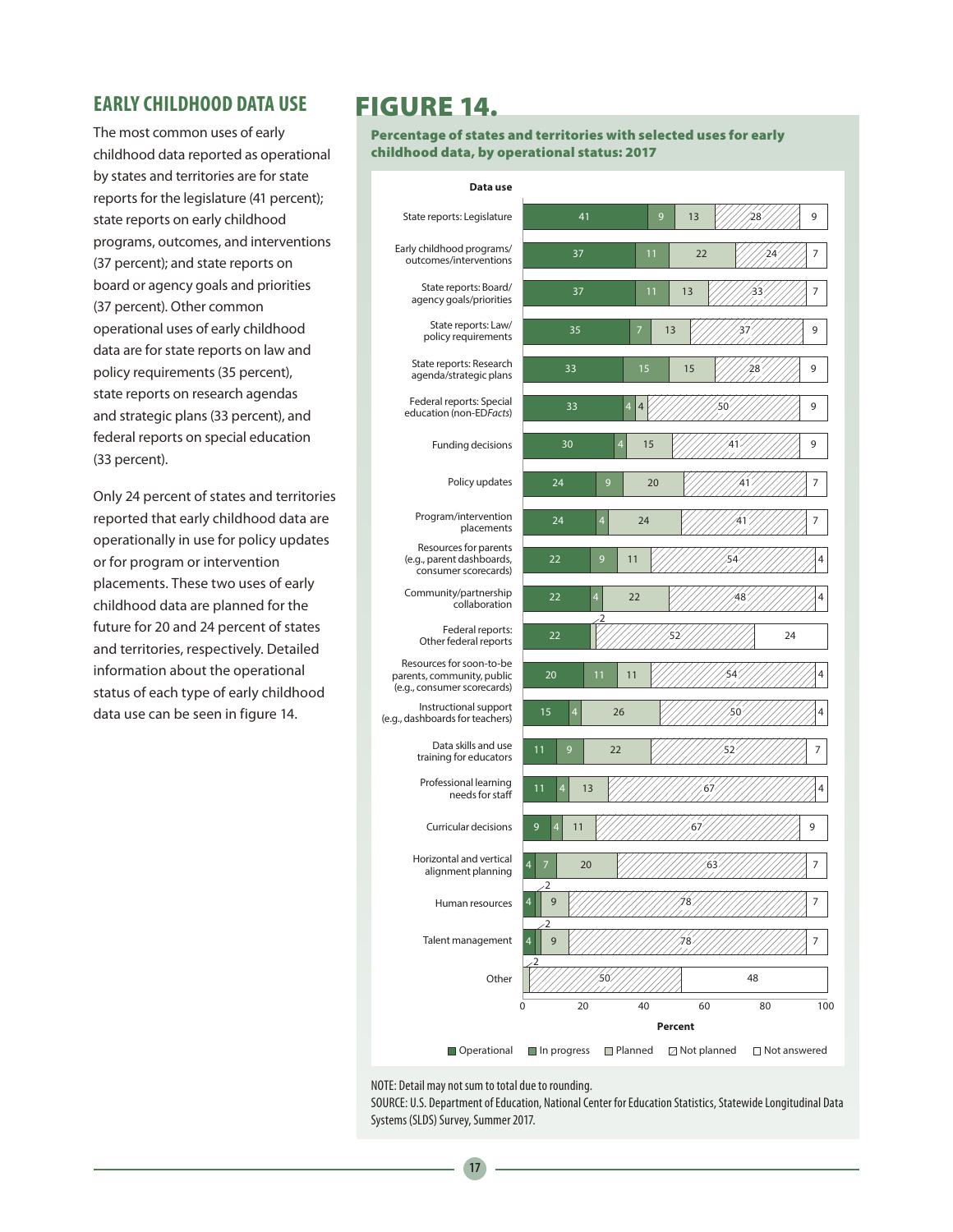# FIND OUT MORE

# **For questions about content, to download this Statistics in Brief, or to view this report online, go to: <https://nces.ed.gov/pubsearch/pubsinfo.asp?pubid=2020157>**

Readers of this brief may be interested in the following NCES reports:

*The Feasibility of Collecting School-Level Finance Data: An Evaluation of Data From the School-Level Finance Survey (SLFS) School Year 2013–14* (NCES 2018- 305). [https://nces.ed.gov/pubSearch/pubsinfo.](https://nces.ed.gov/pubSearch/pubsinfo.asp?pubid=2018305) [asp?pubid=2018305](https://nces.ed.gov/pubSearch/pubsinfo.asp?pubid=2018305)

*Forum Guide to Collecting and Using Attendance Data*  (NFES 2017-007). [https://nces.ed.gov/pubSearch/](https://nces.ed.gov/pubSearch/pubsinfo.asp?pubid=NFES2017007) [pubsinfo.asp?pubid=NFES2017007](https://nces.ed.gov/pubSearch/pubsinfo.asp?pubid=NFES2017007)

*Forum Guide to Facility Information Management: A Resource for State and Local Education Agencies* (NFES 2018-156). [https://ies.ed.gov/pubsearch/](https://ies.ed.gov/pubsearch/pubsinfo.asp?pubid=NFES2018156) [pubsinfo.asp?pubid=NFES2018156](https://ies.ed.gov/pubsearch/pubsinfo.asp?pubid=NFES2018156)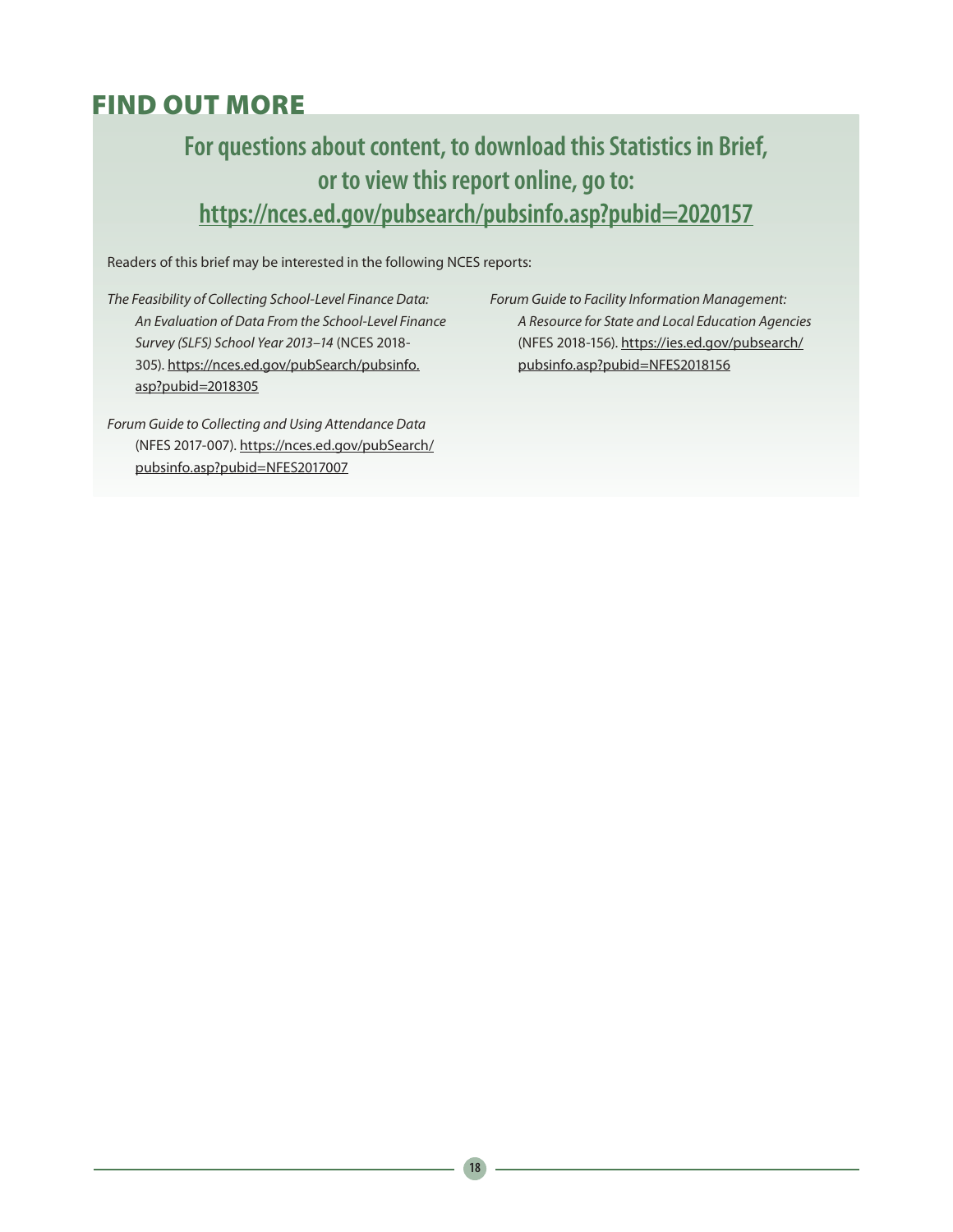## **METHODOLOGY AND TECHNICAL NOTES**

### *Overview of the SLDS Survey*

The Statewide Longitudinal Data System (SLDS) Survey was created to assess states' and territories' capacity for automated linking of K–12 student, teacher, postsecondary, workforce, Perkins career and technical education (CTE), and early childhood data in their SLDSs. Although states and territories that were awarded SLDS grants provide updates on the progress of their data systems, the SLDS Survey is the first formal and systematic collection of SLDS capacity information across all states and territories. The information collected as a result of the survey will help the National Center for Education Statistics (NCES) evaluate the program and improve the technical assistance efforts that the program provides to states and territories in the areas of systems development, enhancement, and use.

The SLDS Survey was designed to inventory data systems in several ways. First, the survey asks states and territories to identify the types of data included and available for use in their SLDSs by providing a list of K–12 student data types and asking states and territories to indicate whether each type is operational, in progress, planned, or not planned for inclusion in the SLDS. The survey also asks whether there is automated infrastructure in place to link K–12 student data with data from five other sectors: K–12 teacher, postsecondary, workforce, Perkins CTE, and early childhood data. For each of these sectors, states and territories are asked how data are

linked and what types of data within each sector are directly linked to K–12 student data. States and territories also are asked to report how they use data within each sector to inform policy, practices, and decisionmaking based on a provided list of data uses. The response categories are defined at the onset of the survey as the following:

**Operational—**This element/capability is fully functional and available for its intended users.

**In Progress**—The state is currently building or implementing this element/capability as part of its SLDS, but it is not yet fully operational.

**Planned—**The state intends to include this element/capability in its SLDS and has a documented plan and funding source to implement, but implementation work has not begun.

**Not Planned**—The state is currently not planning to include this element/ capability in its SLDS. "Not Planned" should also be marked for items that are not applicable to the state SLDS at this time (e.g., legislative prohibitions, "unadopted" interest, etc.).

The 2017 survey contained 42 questions and was completed by respondents via a fillable PDF sent electronically to each state education agency (SEA). Respondents from each SEA were invited to participate in a presurvey webinar to learn more about the SLDS Survey. One limitation of the 2017 survey was that many of the survey items did not include definitions to further clarify terms. In response to feedback from the survey, more definitions will be provided in subsequent survey iterations.

## *Sample Frame/Selection*

The respondent universe for this survey included SEAs from each of the 50 states, the District of Columbia, the U.S. Virgin Islands, Puerto Rico, American Samoa, Guam, and the Northern Mariana Islands. This was a census of the universe of SEAs eligible to receive grants through the SLDS program, thus sampling was not used.

## *Data Collection*

Letters from NCES were sent to the SLDS project director in each SEA to request participation in the survey.

The SLDS Survey was distributed to SEA contacts electronically as an e-mail attachment. In addition, NCES invited SLDS contacts to participate in a presurvey informational webinar about the SLDS Survey in order to share further information about the survey's purpose and to answer any questions. Survey recruitment began in April 2017, and respondents were asked to complete and return the survey by June 2017. However, completed surveys were still accepted through October 2017.

### *Data Processing and Imputation*

Survey responses were collated from the returned fillable PDFs, from which an analytic file was produced. No imputation was performed at either the unit or item level. Data cleaning was conducted to ensure that state responses were recorded correctly, taking skip logic into account. That is, survey respondents were directed to skip a question if their state did not have a particular aspect of the data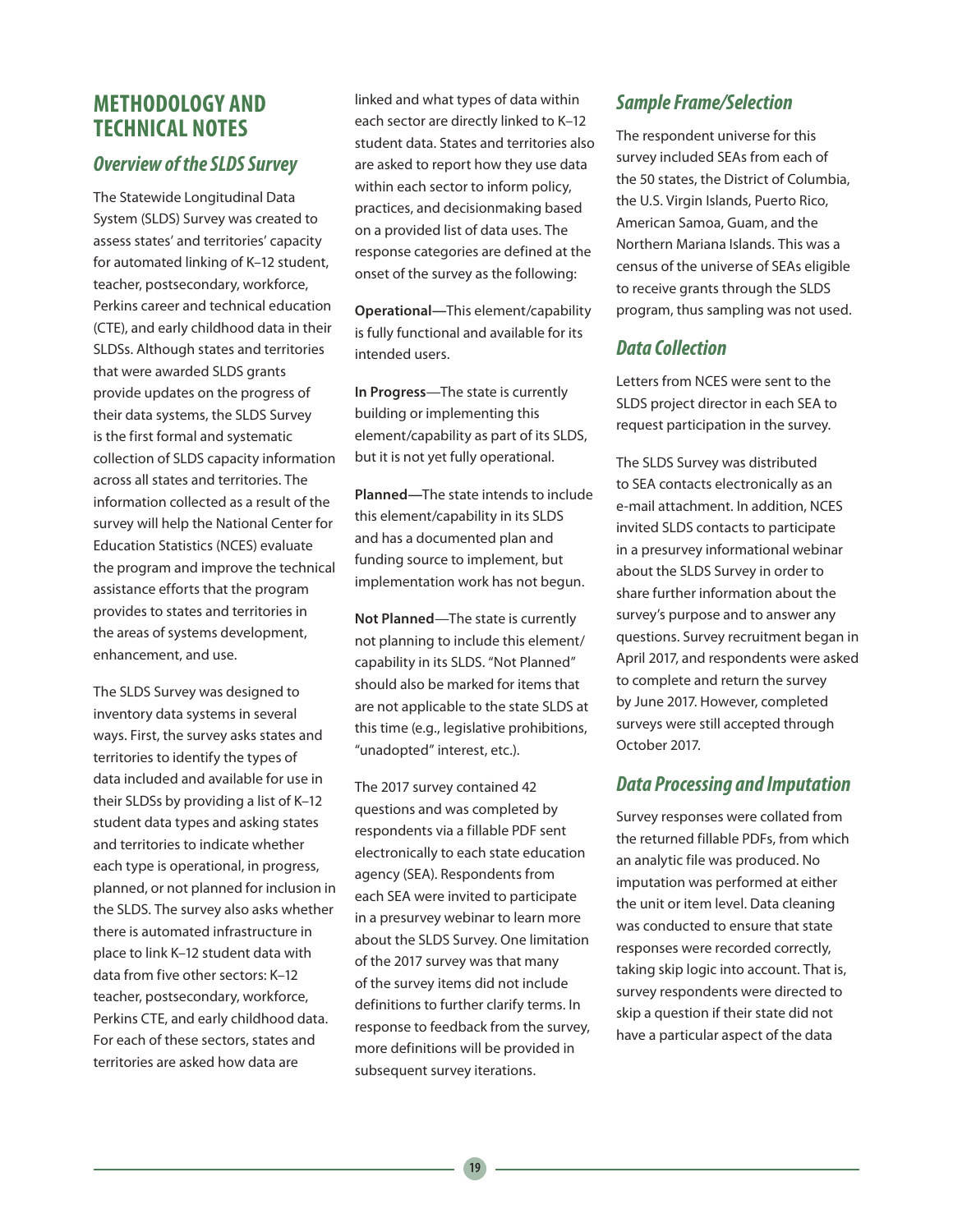system planned. Skipped responses were populated as "not planned" rather than "not answered." This ensured that the "not answered" category represented true missing responses and that they were not comingled with "not planned" responses that were only missing because of the skip logic.

## *Response Rates*

Forty-six of 56 SEAs completed the SLDS Survey, for a response rate of 82 percent. No weighting or imputations were used to address missing data in this survey.

### *Data Validation*

One limitation of this survey is that responses might vary based on who provided the survey response. To address this limitation, the SLDS State Support Team (SST) conducted data validation on survey responses. The SST is a group of data systems experts who provide direct support to states related to the development, management, and use of SLDSs. SST support is available regardless of whether the requesting state or territory has received an SLDS grant. Data validation was conducted in two ways during data processing and analysis. First, the SST members reviewed survey data for their assigned states and communicated potential errors to the states so that they could review the data and make any needed corrections. The second step in data validation was to provide SST members with aggregate analyses in order to further validate state responses.

### *Statistical Procedures*

The survey data were analyzed to produce aggregate summary data showing the proportion of states and territories who reported that aspects of their SLDSs were operational, in progress, planned, or not planned, or who failed to answer. Because no sampling or weighting was performed, simple percentages were calculated and are presented in this brief.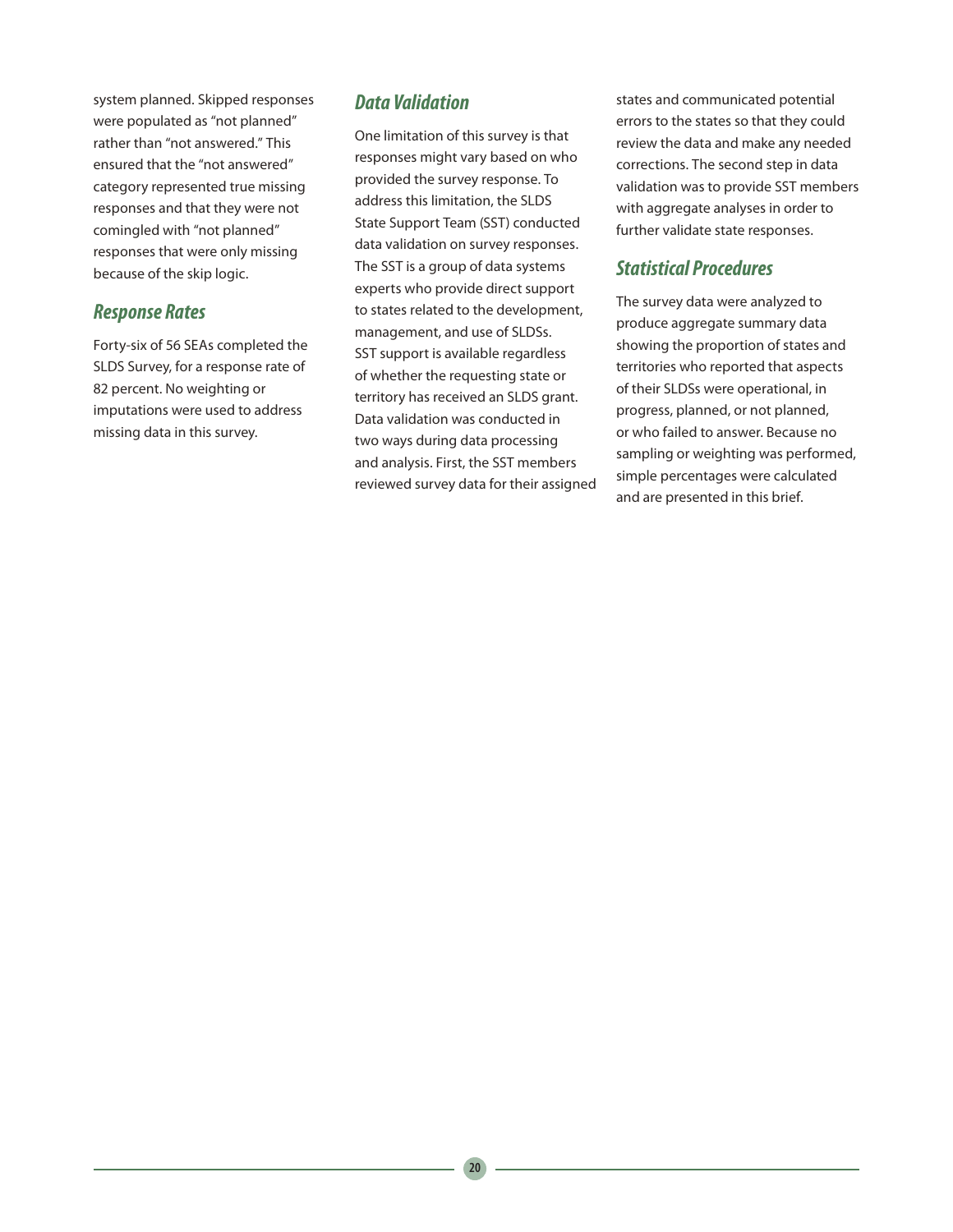## **APPENDIX A: DATA TABLES**

#### Table A-1. Percentage of states and territories with selected K–12 student data elements included in the SLDSs, by operational status: 2017

| Data element                                                               | <b>Operational</b> | In progress    | Planned          | Not planned    | Not answered   |
|----------------------------------------------------------------------------|--------------------|----------------|------------------|----------------|----------------|
| Demographics                                                               | 91                 | $\overline{4}$ | $\mathbf 0$      | $\mathbf 0$    | 4              |
| Grade level                                                                | 91                 | 4              | $\mathbf 0$      | 0              | 4              |
| School enrollment and completion                                           | 89                 | $\overline{7}$ | $\mathbf 0$      | $\mathbf 0$    | 4              |
| Transfer in/out                                                            | 85                 | 7              | $\boldsymbol{0}$ | $\overline{2}$ | 7              |
| Diploma/certificate                                                        | 85                 | $\overline{4}$ | $\mathbf 0$      | 4              | $\overline{7}$ |
| Assessments: Statewide<br>summative/end of course                          | 83                 | 4              | $\overline{2}$   | 7              | 4              |
| Attendance                                                                 | 80                 | 9              | 7                | $\mathbf 0$    | $\overline{4}$ |
| Drop out history                                                           | 80                 | 4              | 9                | $\overline{2}$ | 4              |
| In-state postsecondary/dual<br>enrollment                                  | 78                 | $\overline{7}$ | $\overline{7}$   | $\overline{4}$ | 4              |
| Homelessness status                                                        | 76                 | 11             | $\overline{7}$   | $\overline{2}$ | 4              |
| Other program participation <sup>1</sup>                                   | 76                 | 9              | $\overline{2}$   | $\overline{7}$ | 7              |
| Course enrollment                                                          | 74                 | 11             | 2                | 9              | 4              |
| Course completion                                                          | 67                 | 13             | $\overline{2}$   | 11             | 7              |
| Discipline                                                                 | 65                 | 11             | $\overline{7}$   | 13             | 4              |
| Assessments: College-readiness<br>test scores (SAT, PSAT)                  | 65                 | 11             | $\overline{7}$   | 11             | $\overline{7}$ |
| Migrant status                                                             | 65                 | 11             | 4                | 15             | 4              |
| Virtual school/learning enrollment<br>or participation                     | 65                 | 9              | $\overline{2}$   | 15             | 9              |
| Assessments: Information on<br>students not tested by grade and<br>subject | 61                 | 4              | 11               | 17             | 7              |
| Assessments: AP scores                                                     | 52                 | 11             | 13               | 17             | $\overline{7}$ |
| Out-of-state postsecondary/<br>dual enrollment                             | 41                 |                | 13               | 33             | 9              |
| Assessments: Kindergarten entry                                            | 39                 | 9              | 24               | 24             | $\overline{4}$ |
| Assessments: Statewide<br>benchmark or interim                             | 26                 | 9              | 13               | 46             | $\overline{7}$ |
| Assessments: Local benchmark<br>or interim                                 | 22                 | $\overline{7}$ | $\overline{2}$   | 65             | $\overline{4}$ |

1 "Other program participation" includes participation in free and reduced-price lunch, Title I, English language learners, and special education programs. AP refers to Advanced Placement.

NOTE: Detail may not sum to total due to rounding. Survey responses to whether K–12 student data of any type are included in the SLDS are 96 percent "Yes" and 4 percent "No." SOURCE: U.S. Department of Education, National Center for Education Statistics, Statewide Longitudinal Data Systems (SLDS) Survey, 2017.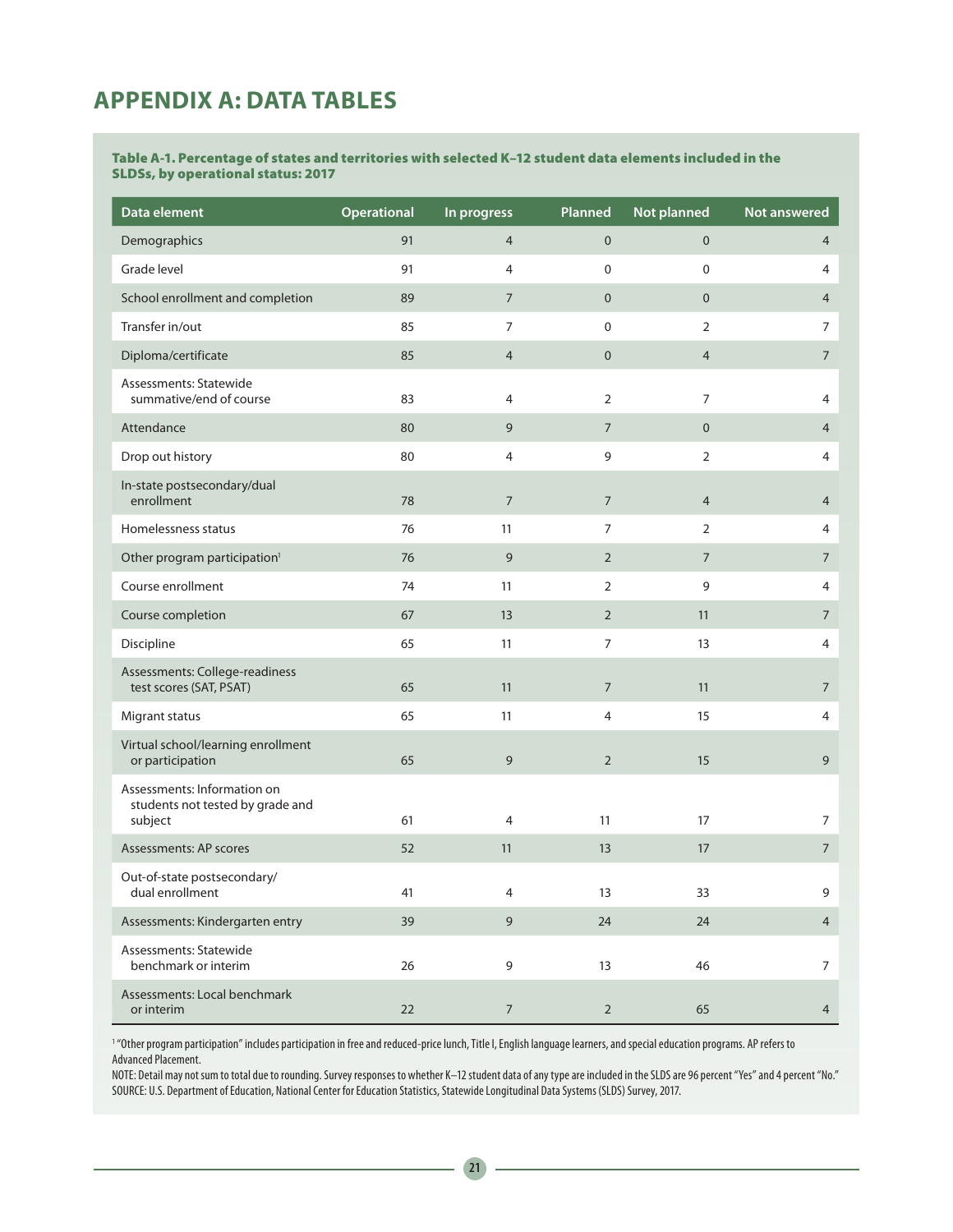#### Table A-2. Percentage of states and territories with other sector data linked to K–12 student data: 2017

| Sector of data       | Yes | <b>No</b> | Not answered |
|----------------------|-----|-----------|--------------|
| K-12 teacher data    | 76  | 20        |              |
| Postsecondary data   | 76  | 20        |              |
| Workforce data       | 50  | 43        |              |
| Perkins CTE data     | 72  | 28        |              |
| Early childhood data | 70  | 30        |              |

NOTE: Detail may not sum to total due to rounding. CTE refers to career and technical education.

SOURCE: U.S. Department of Education, National Center for Education Statistics, Statewide Longitudinal Data Systems (SLDS) Survey, 2017.

#### Table A-3. Percentage of states and territories with direct K–12 student data links to other data sectors, by linking method and operational status: 2017

| Sector of data and linking method | <b>Operational</b> | In progress    | Planned        | Not planned  | <b>Not answered</b> |
|-----------------------------------|--------------------|----------------|----------------|--------------|---------------------|
| K-12 teacher data                 |                    |                |                |              |                     |
| Course assignments                | 72                 | 4              | $\overline{4}$ | 2            | 17                  |
| Statewide unique teacher IDs      | 67                 | 4              | $\overline{2}$ | $\mathsf{Q}$ | 17                  |
| Roster verification process       | 39                 | $\overline{2}$ | $\overline{7}$ | 35           | 17                  |
| Other method                      | $\overline{4}$     | $\mathbf{0}$   | $\mathbf{0}$   | 30           | 65                  |
| Postsecondary data                |                    |                |                |              |                     |
| An assigned unique identifier     | 63                 | $\overline{7}$ | $\overline{7}$ | 11           | 13                  |
| An element match process          | 61                 | $\overline{2}$ | $\overline{2}$ | 15           | 20                  |
| Social Security number            | 17                 | $\overline{2}$ | 2              | 59           | 20                  |
| Other method                      | $\mathbf 0$        | 0              | $\mathbf 0$    | 41           | 59                  |
| Workforce data                    |                    |                |                |              |                     |
| An assigned unique identifier     | 26                 | 4              | $\overline{4}$ | 37           | 28                  |
| An element match process          | 41                 | $\overline{2}$ | $\overline{4}$ | 24           | 28                  |
| Social Security number            | 28                 | $\overline{4}$ | $\mathbf 0$    | 37           | 30                  |
| Another state agency              | 28                 | $\overline{2}$ | $\Omega$       | 41           | 28                  |
| Other method                      | $\overline{7}$     | $\Omega$       | $\mathbf{0}$   | 43           | 50                  |
| Perkins CTE data                  |                    |                |                |              |                     |
| An assigned unique identifier     | 70                 | 2              | $\overline{2}$ | 15           | 11                  |
| An element match process          | 33                 | $\Omega$       | $\Omega$       | 41           | 26                  |
| Social Security number            | 17                 | $\Omega$       | $\Omega$       | 54           | 28                  |
| Another state agency              | $\overline{7}$     | $\overline{2}$ | $\overline{4}$ | 61           | 26                  |
| Other method                      | $\mathbf 0$        | $\Omega$       | $\mathbf 0$    | 50           | 50                  |
| Early childhood data              |                    |                |                |              |                     |
| An assigned unique identifier     | 59                 | 4              | $\overline{4}$ | 11           | 22                  |
| An element match process          | 26                 | $\overline{7}$ | $\overline{4}$ | 26           | 37                  |
| Social Security number            | $\overline{4}$     | $\overline{2}$ | $\overline{2}$ | 57           | 35                  |
| Another state agency              | $\overline{4}$     | $\overline{4}$ | $\overline{2}$ | 52           | 37                  |
| Other method                      | $\overline{2}$     | 0              | $\mathbf 0$    | 46           | 52                  |

NOTE: Detail may not sum to total due to rounding.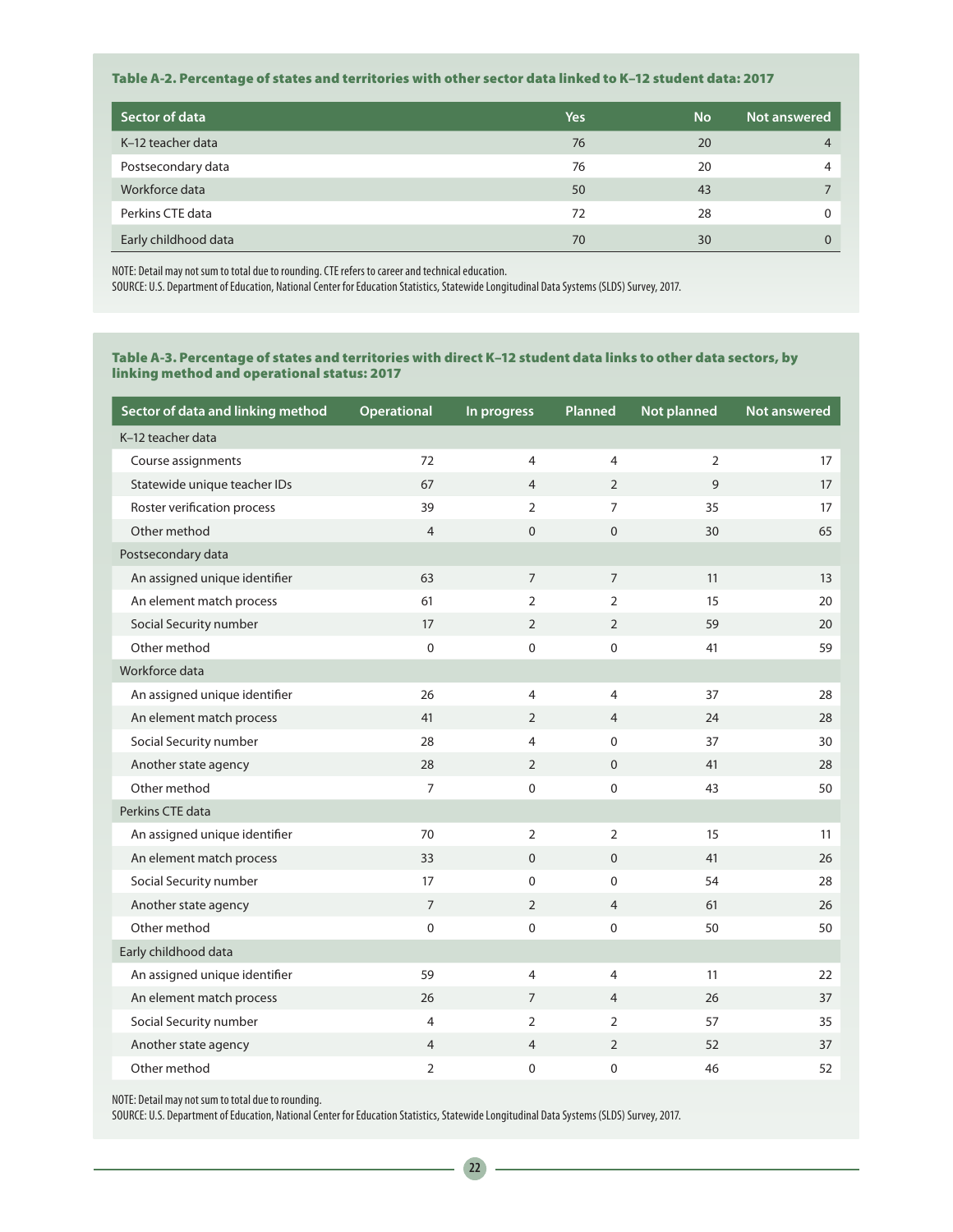### Table A-4. Percentage of states and territories with finance data linked to K–12 data, by operational status: 2017

| <b>Sector of data</b> | <b>Operational</b> | In progress | <b>Planned</b> | Not planned | Not answered |
|-----------------------|--------------------|-------------|----------------|-------------|--------------|
| K-12 student data     | 43                 |             |                | 26          |              |
| K-12 teacher data     | 33                 |             |                |             |              |

NOTE: Detail may not sum to total due to rounding.

SOURCE: U.S. Department of Education, National Center for Education Statistics, Statewide Longitudinal Data Systems (SLDS) Survey, 2017.

### Table A-5. Percentage of states and territories with direct workforce data links to other data sectors, by linking method and operational status: 2017

| Sector of data and linking method    | <b>Operational</b> | In progress    | Planned        | Not planned | <b>Not answered</b> |
|--------------------------------------|--------------------|----------------|----------------|-------------|---------------------|
| Postsecondary data                   |                    |                |                |             |                     |
| An assigned unique identifier        | 22                 | $\overline{2}$ | $\overline{2}$ | 37          | 37                  |
| An element match process             | 37                 | 2              | 2              | 28          | 30                  |
| Social Security number               | 43                 | 2              | 0              | 26          | 28                  |
| Another state agency                 | 17                 | 2              | 2              | 41          | 37                  |
| Other method                         | $\overline{7}$     | $\Omega$       | $\mathbf 0$    | 48          | 46                  |
| Adult education and Perkins CTE data |                    |                |                |             |                     |
| An assigned unique identifier        | 17                 | 4              | $\overline{7}$ | 41          | 30                  |
| An element match process             | 30                 | $\overline{2}$ | $\overline{4}$ | 26          | 37                  |
| Social Security number               | 28                 | 4              | $\Omega$       | 35          | 33                  |
| Another state agency                 | 15                 | $\overline{2}$ | $\overline{2}$ | 41          | 39                  |
| Other method                         | $\overline{4}$     | $\Omega$       | $\Omega$       | 41          | 54                  |

NOTE: Detail may not sum to total due to rounding. CTE refers to career and technical education.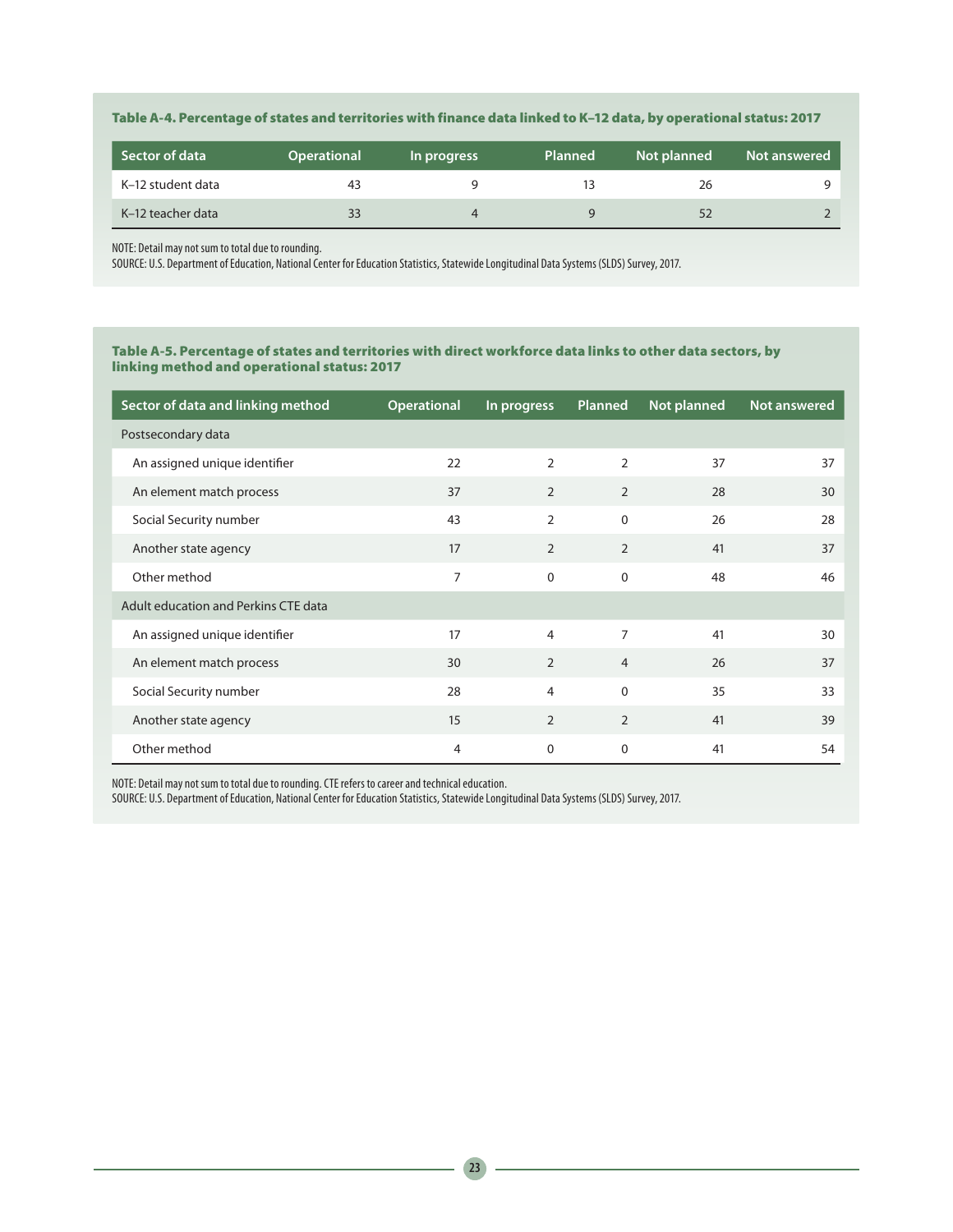#### Table A-6. Percentage of states and territories with sector data elements aligned to the Common Education Data Standards (CEDS), by operational status: 2017

| Sector of data       | <b>Operational</b> | In progress | <b>Planned</b> | Not planned | Not answered |
|----------------------|--------------------|-------------|----------------|-------------|--------------|
| K-12 student data    | 24                 | 35          | 17             | 20          |              |
| Postsecondary data   | 17                 | 22          | 22             | 33          |              |
| Workforce data       | 4                  | 13          | 17             | 50          | 15           |
| Perkins CTE data     | 20                 | 15          | 22             | 39          | 4            |
| Early childhood data | 9                  | 15          | 26             | 48          |              |

NOTE: Detail may not sum to total due to rounding. For more information on CEDS, please see <https://ceds.ed.gov.>CTE refers to career and technical education. SOURCE: U.S. Department of Education, National Center for Education Statistics, Statewide Longitudinal Data Systems (SLDS) Survey, 2017.

#### Table A-7. Percentage of states and territories with selected uses for sector data, by sector of data and operational status: 2017

| How data are used and sector<br>of data                 | <b>Operational</b> | In progress    | Planned        | Not planned | <b>Not answered</b> |
|---------------------------------------------------------|--------------------|----------------|----------------|-------------|---------------------|
| Instructional support                                   |                    |                |                |             |                     |
| K-12 student data                                       | 46                 | 24             | $\overline{7}$ | 20          | $\overline{4}$      |
| Postsecondary data                                      | 13                 | 13             | 11             | 57          | $\overline{7}$      |
| Perkins CTE data                                        | 20                 | $\overline{7}$ | 22             | 43          | 9                   |
| Early childhood data                                    | 15                 | 4              | 26             | 50          | $\overline{4}$      |
| Resources for parents, public, and/or community members |                    |                |                |             |                     |
| K-12 student data                                       | 54                 | 11             | 10             | 21          | 4                   |
| Postsecondary data                                      | 41                 | 17             | 17             | 22          | $\overline{2}$      |
| Perkins CTE data                                        | 15                 | $\overline{7}$ | 17             | 52          | 9                   |
| Early childhood data                                    | 21                 | 10             | 11             | 54          | 4                   |
| Making policy or guidance updates                       |                    |                |                |             |                     |
| K-12 student data                                       | 63                 | 13             | $\overline{4}$ | 15          | $\overline{4}$      |
| Postsecondary data                                      | 46                 | 9              | 9              | 35          | $\overline{2}$      |
| Perkins CTE data                                        | 22                 | 9              | 15             | 43          | 11                  |
| Early childhood data                                    | 24                 | 9              | 20             | 41          | $\overline{7}$      |
| <b>Curricular decisions</b>                             |                    |                |                |             |                     |
| K-12 student data                                       | 26                 | 11             | 11             | 46          | $\overline{7}$      |
| Postsecondary data                                      | 15                 | 11             | 13             | 59          | $\overline{2}$      |
| Perkins CTE data                                        | 9                  | 11             | $\overline{4}$ | 65          | 11                  |
| Early childhood data                                    | 9                  | $\overline{4}$ | 11             | 67          | 9                   |
| <b>Funding decisions</b>                                |                    |                |                |             |                     |
| K-12 student data                                       | 50                 | 4              | 17             | 24          | 4                   |
| Postsecondary data                                      | 24                 | 11             | 11             | 48          | $\overline{7}$      |
| Perkins CTE data                                        | 24                 | 9              | $\overline{4}$ | 50          | 13                  |
| Early childhood data                                    | 30                 | 4              | 15             | 41          | 9                   |

NOTE: Detail may not sum to total due to rounding. CTE refers to career and technical education.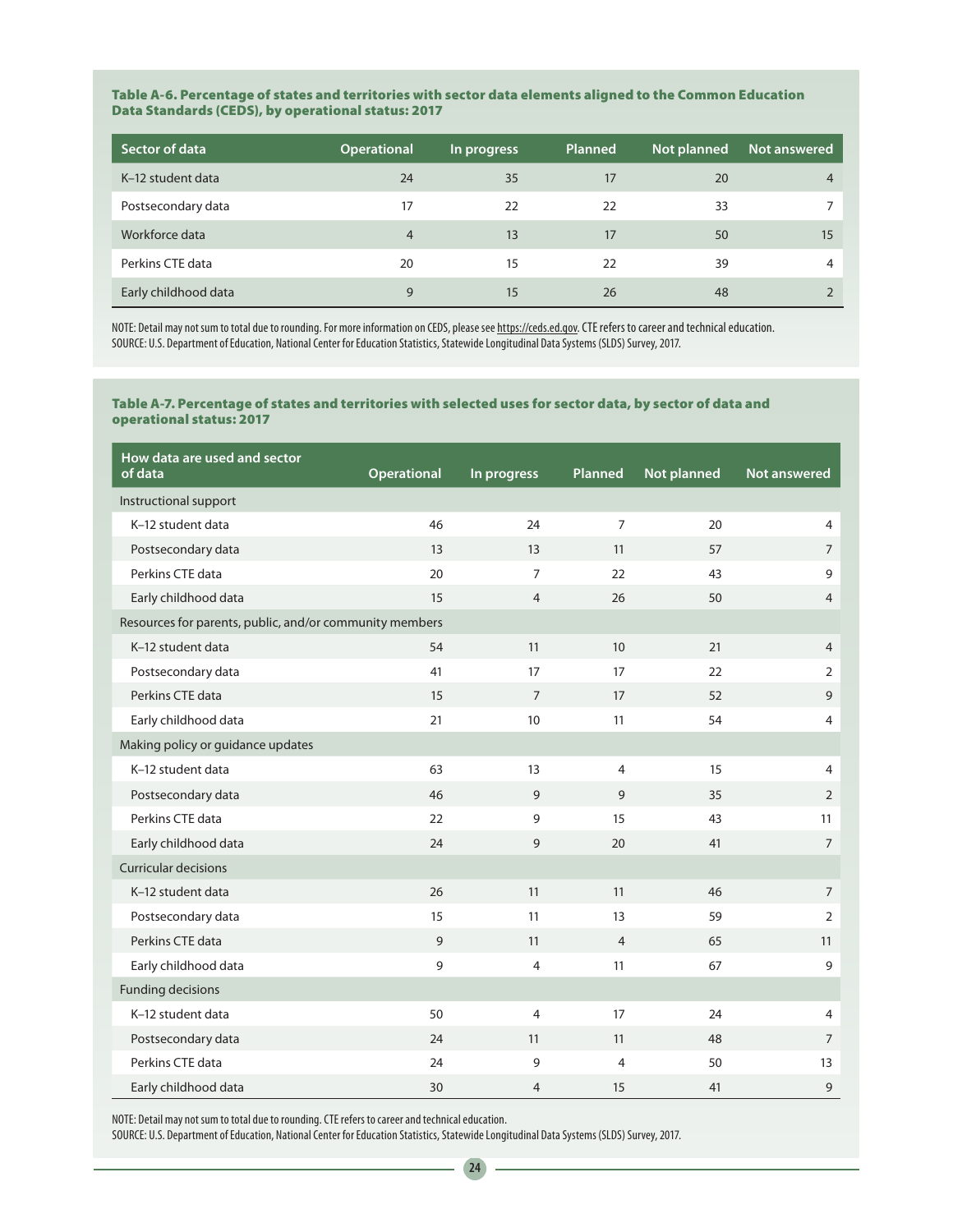#### Table A-8. Percentage of states and territories with selected federal and state reports produced by the SLDS, by operational status: 2017

| Report                                                                                                                            | <b>Operational</b> | In progress    | <b>Planned</b> | <b>Not</b><br>planned | <b>Not</b><br>answered |
|-----------------------------------------------------------------------------------------------------------------------------------|--------------------|----------------|----------------|-----------------------|------------------------|
| State legislature                                                                                                                 | 39                 | 9              | 20             | 28                    | 4                      |
| Agency research agenda priorities                                                                                                 | 35                 | 17             | 13             | 30                    | 4                      |
| Commitment to data quality reports<br>(timeliness of submissions/certifications,<br>error correction rate prior to certification) | 35                 | 9              | 9              | 39                    | 9                      |
| Agency/board goal/initiative/<br>policy attainment                                                                                | 30                 | 7              | 9              | 48                    |                        |
| Statewide assessment nonparticipation<br>report by type/category (e.g., opt out,<br>absent, medical emergency, etc.)              | 28                 | $\overline{2}$ | 9              | 52                    | 9                      |
| Usage statistics by user role (e.g., teachers,<br>administrators, SEA, public, etc.)                                              | 24                 | 4              | 13             | 52                    |                        |
| Other                                                                                                                             | 7                  | $\mathbf 0$    | $\overline{2}$ | 41                    | 50                     |

NOTE: Detail may not sum to total due to rounding. SEA refers to state education agencies.

SOURCE: U.S. Department of Education, National Center for Education Statistics, Statewide Longitudinal Data Systems (SLDS) Survey, 2017.

#### Table A-9. Percentage of states and territories with selected sources of information from critical stakeholders for SLDS dashboards, reports, and tools, by operational status: 2017

| Source                   | <b>Operational</b> | In progress    | Planned  | Not planned | Not answered |
|--------------------------|--------------------|----------------|----------|-------------|--------------|
| Ad hoc feedback          | 59                 | 9              |          | 17          | $\mathsf{Q}$ |
| Focus groups             | 48                 | 7              | 13       | 26          |              |
| Posttraining evaluations | 46                 | $\overline{2}$ | 13       | 30          | 9            |
| Observations             | 46                 | $\mathcal{P}$  | 9        | 35          | 9            |
| <b>Interviews</b>        | 33                 | $\overline{2}$ | 7        | 46          | 13           |
| Large-scale surveys      | 26                 | 7              | 15       | 41          | 11           |
| Other                    | 24                 | $\mathfrak{D}$ | $\Omega$ | 28          | 46           |

NOTE: Detail may not sum to total due to rounding.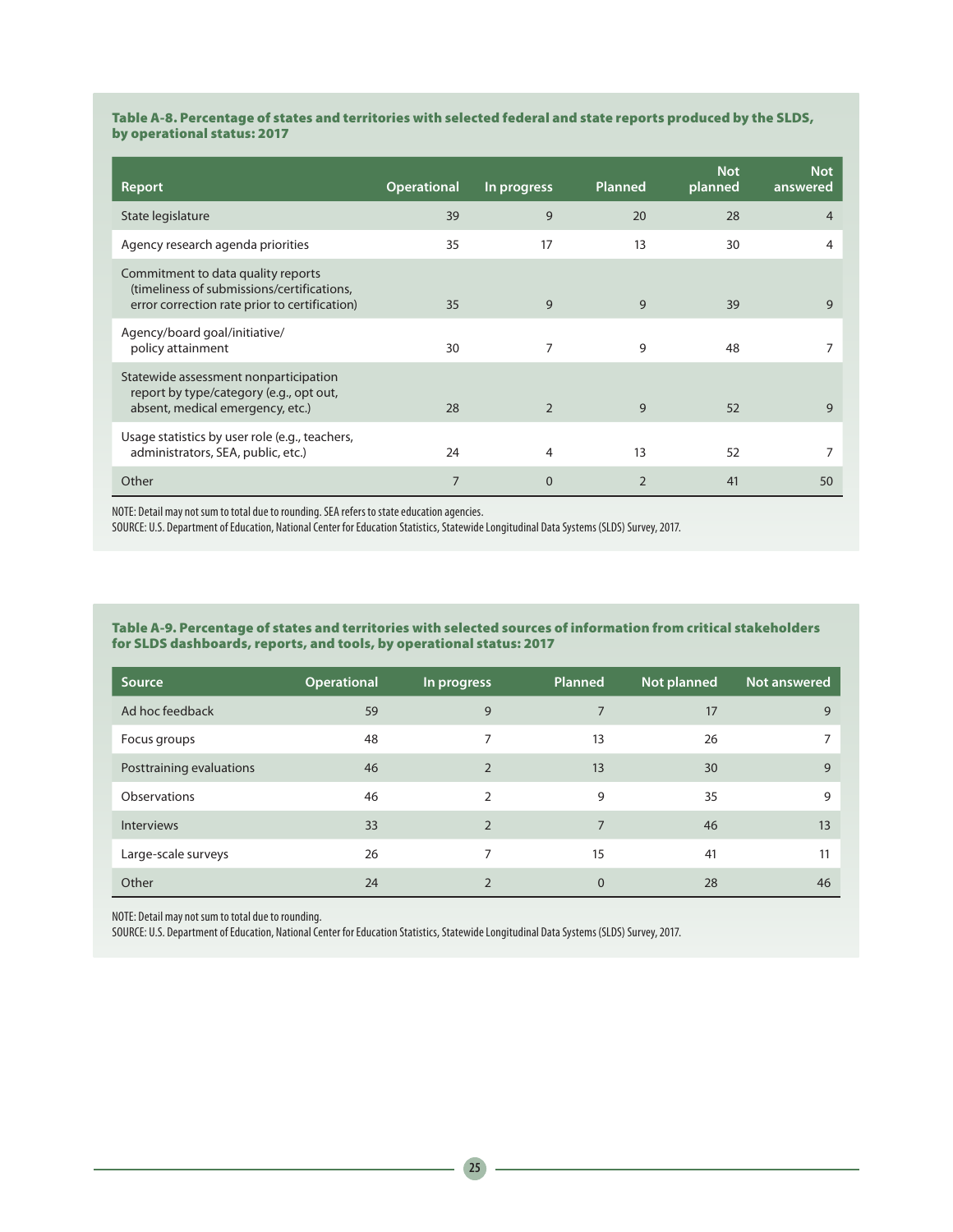### Table A-10. Percentage of states and territories with sector data matched, by degree of data matching: 2017

| Sectors of data matched                                                                       | Less than<br>50 percent | $50 - 75$<br>percent | $75 - 90$<br>percent | Greater<br>than 90<br>percent | <b>Not</b><br>applicable | <b>No</b><br>response |
|-----------------------------------------------------------------------------------------------|-------------------------|----------------------|----------------------|-------------------------------|--------------------------|-----------------------|
| Postsecondary students matched to<br>former in-state K-12 students                            | 9                       | 9                    | 24                   | 35                            | 15                       | 9                     |
| Individuals employed within the<br>state matched to former in-state<br>K-12 students          | 24                      |                      | 15                   | 7                             | 37                       | 11                    |
| Individuals employed within the<br>state matched to former in-state<br>postsecondary students | 15                      | 15                   | 13                   | 9                             | 37                       | 11                    |

NOTE: Detail may not sum to total due to rounding.

SOURCE: U.S. Department of Education, National Center for Education Statistics, Statewide Longitudinal Data Systems (SLDS) Survey, 2017.

#### Table A-11. Percentage of states and territories with selected K–12 teacher data elements directly linked to K–12 student data, by operational status: 2017

| K-12 teacher data element                     | <b>Operational</b> | In progress    | <b>Planned</b> | <b>Not planned</b> | <b>Not</b><br>answered |
|-----------------------------------------------|--------------------|----------------|----------------|--------------------|------------------------|
| Course assignments                            | 63                 | 9              | $\overline{4}$ | 9                  | 15                     |
| Years of experience                           | 59                 | 2              | 2              | 20                 | 17                     |
| Certificate type                              | 57                 | $\overline{7}$ | $\overline{4}$ | 15                 | 17                     |
| Highly qualified status                       | 57                 | 4              | 4              | 15                 | 20                     |
| Preparation program/institution name          | 48                 | 9              | 9              | 17                 | 17                     |
| Certification path (traditional vs. alt-cert) | 48                 | 7              | 9              | 20                 | 17                     |
| Postsecondary program/major                   | 43                 | 11             | $\overline{7}$ | 22                 | 17                     |
| Salary                                        | 39                 | $\overline{2}$ | $\overline{2}$ | 39                 | 17                     |
| Assessment results (e.g., Praxis)             | 37                 | 9              | $\overline{2}$ | 35                 | 17                     |
| Teacher/administrator evaluation data         | 28                 | 9              | $\overline{4}$ | 39                 | 20                     |

NOTE: Detail may not sum to total due to rounding. The abbreviation alt-cert refers to alternative certification.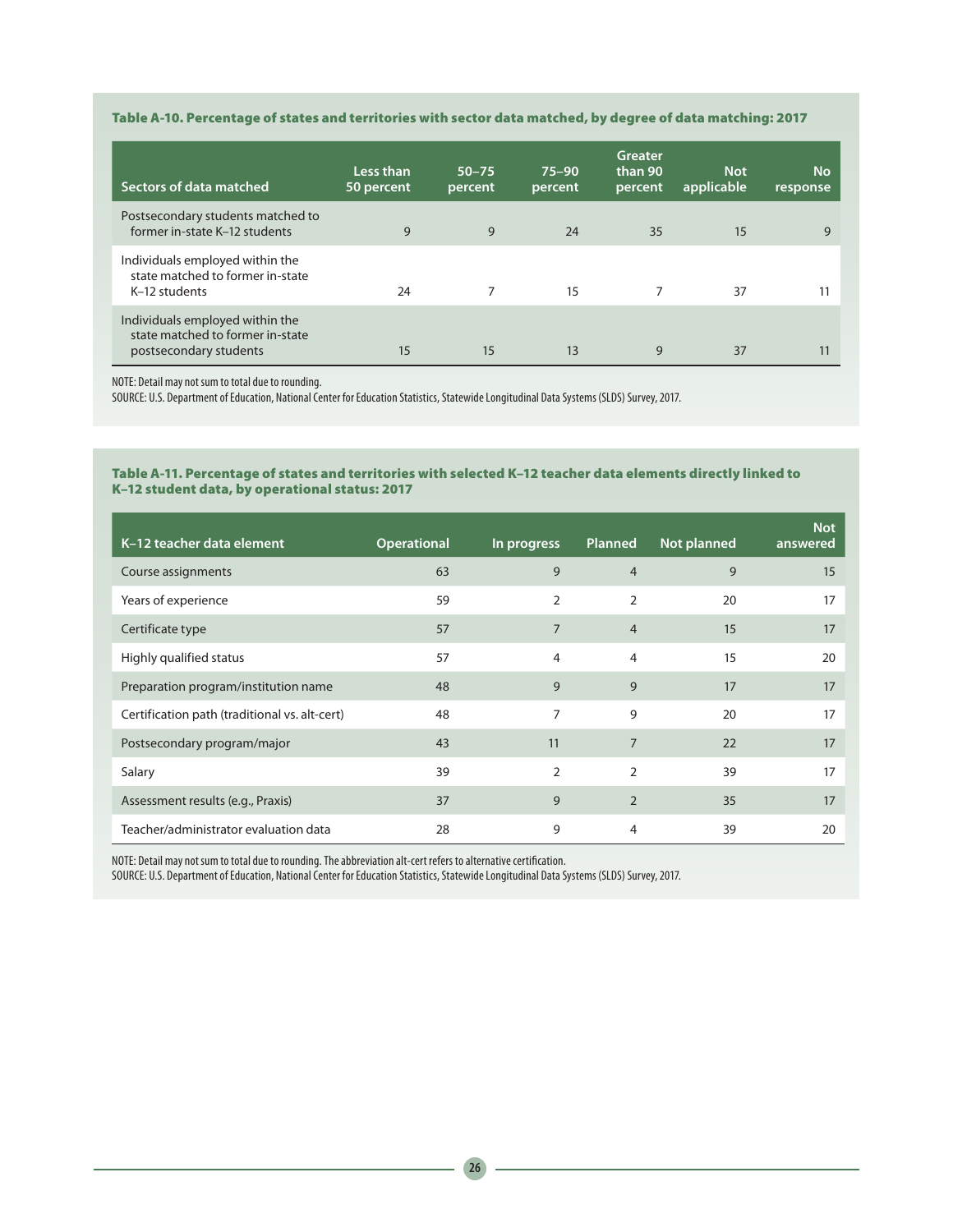#### Table A-12. Percentage of states and territories with selected postsecondary data elements directly linked to K–12 student data, by operational status: 2017

| Postsecondary data element                      | <b>Operational</b> | In progress | Planned | <b>Not</b><br>planned | <b>Not</b><br>answered |
|-------------------------------------------------|--------------------|-------------|---------|-----------------------|------------------------|
| Period of enrollment                            | 65                 | 11          | 11      | $\overline{4}$        | 9                      |
| Prior postsecondary institutions attended       | 63                 | 9           | 15      | $\overline{4}$        | 9                      |
| Course remediation                              | 63                 | 9           | 11      | 9                     | 9                      |
| Progress toward completing program<br>or degree | 63                 | 7           | 11      | 9                     | 11                     |
| Recognized postsecondary credential             | 61                 | 11          | 11      | $\overline{7}$        | 11                     |
| Demographics                                    | 61                 | 11          | 7       | 13                    | 9                      |
| Program/major upon completion                   | 59                 | 11          | 13      | $\overline{7}$        | 11                     |

NOTE: Detail may not sum to total due to rounding.

SOURCE: U.S. Department of Education, National Center for Education Statistics, Statewide Longitudinal Data Systems (SLDS) Survey, 2017.

### Table A-13. Percentage of states and territories with selected workforce data elements directly linked to K–12 student data, by operational status: 2017

| Workforce data element                                        | <b>Operational</b> | In progress    | <b>Planned</b> | <b>Not</b><br>planned | <b>Not</b><br>answered |
|---------------------------------------------------------------|--------------------|----------------|----------------|-----------------------|------------------------|
| <b>Current earnings</b>                                       | 48                 | $\overline{7}$ | $\overline{7}$ | 17                    | 22                     |
| Historical earning records                                    | 46                 | 7              | 4              | 22                    | 22                     |
| <b>Employer county</b>                                        | 37                 | 9              | $\overline{4}$ | 28                    | 22                     |
| UI (unemployment insurance)                                   | 35                 | 9              | 7              | 22                    | 28                     |
| Employer ID                                                   | 33                 | 9              | $\overline{7}$ | 30                    | 22                     |
| UC (unemployment compensation)                                | 20                 | $\overline{7}$ | 4              | 41                    | 28                     |
| Wagner-Peyser                                                 | 17                 | 11             | $\overline{4}$ | 39                    | 28                     |
| Occupation code                                               | 17                 | 7              | 11             | 43                    | 22                     |
| <b>Trade Adjustment Assistance</b>                            | 17                 | $\overline{4}$ | $\overline{4}$ | 46                    | 28                     |
| Workforce Investment Act Standardized<br>Record Data (WIASRD) | 15                 | 13             | 2              | 41                    | 28                     |

NOTE: Detail may not sum to total due to rounding.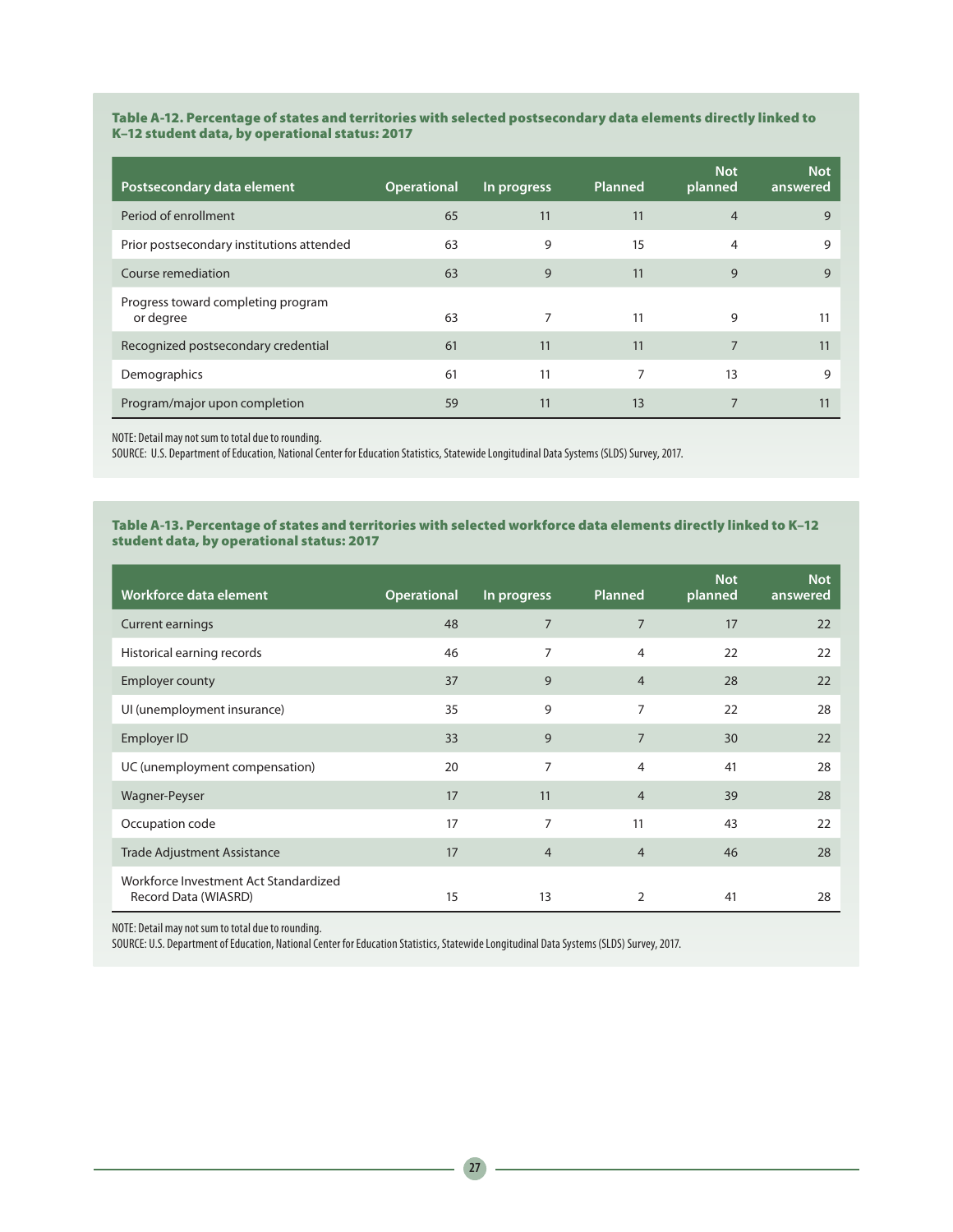#### Table A-14. Percentage of states and territories with selected Perkins CTE data elements directly linked to K–12 student data, by operational status: 2017

| <b>Perkins CTE data element</b>   | <b>Operational</b> | In progress | Planned | Not planned | Not answered |
|-----------------------------------|--------------------|-------------|---------|-------------|--------------|
| Participation                     | 70                 |             |         |             |              |
| Program area/program of study     | 70                 |             | 4       | 13          |              |
| Certificates                      | 41                 | 11          | 15      |             |              |
| Placement (after leaving program) | 41                 |             |         | 24          |              |

NOTE: Detail may not sum to total due to rounding. CTE refers to career and technical education.

SOURCE: U.S. Department of Education, National Center for Education Statistics, Statewide Longitudinal Data Systems (SLDS) Survey, 2017.

#### Table A-15. Percentage of states and territories with selected early childhood data elements directly linked to K–12 student data, by operational status: 2017

| Early childhood data element                         | <b>Operational</b> | In progress    | Planned | <b>Not planned</b> | Not answered |
|------------------------------------------------------|--------------------|----------------|---------|--------------------|--------------|
| Demographics                                         | 61                 | $\overline{2}$ | 7       | 13                 | 17           |
| Assessment data                                      | 30                 | 11             | 13      | 28                 | 17           |
| Program data: Provider/center                        | 30                 | $\overline{7}$ | 22      | 22                 | 20           |
| Provider data: Licensure                             | 22                 | $\overline{4}$ | 20      | 35                 | 20           |
| Provider data: Certification                         | 20                 | $\overline{4}$ | 22      | 35                 | 20           |
| Program data: Quality ratings                        | 17                 | 11             | 17      | 35                 | 20           |
| Program data: Program attributes                     | 17                 | 9              | 22      | 33                 | 20           |
| Provider data: Training/<br>professional development | 13                 |                | 22      | 39                 | 20           |
| Provider data: Other                                 | $\overline{4}$     | $\overline{2}$ | 7       | 43                 | 43           |

NOTE: Detail may not sum to total due to rounding.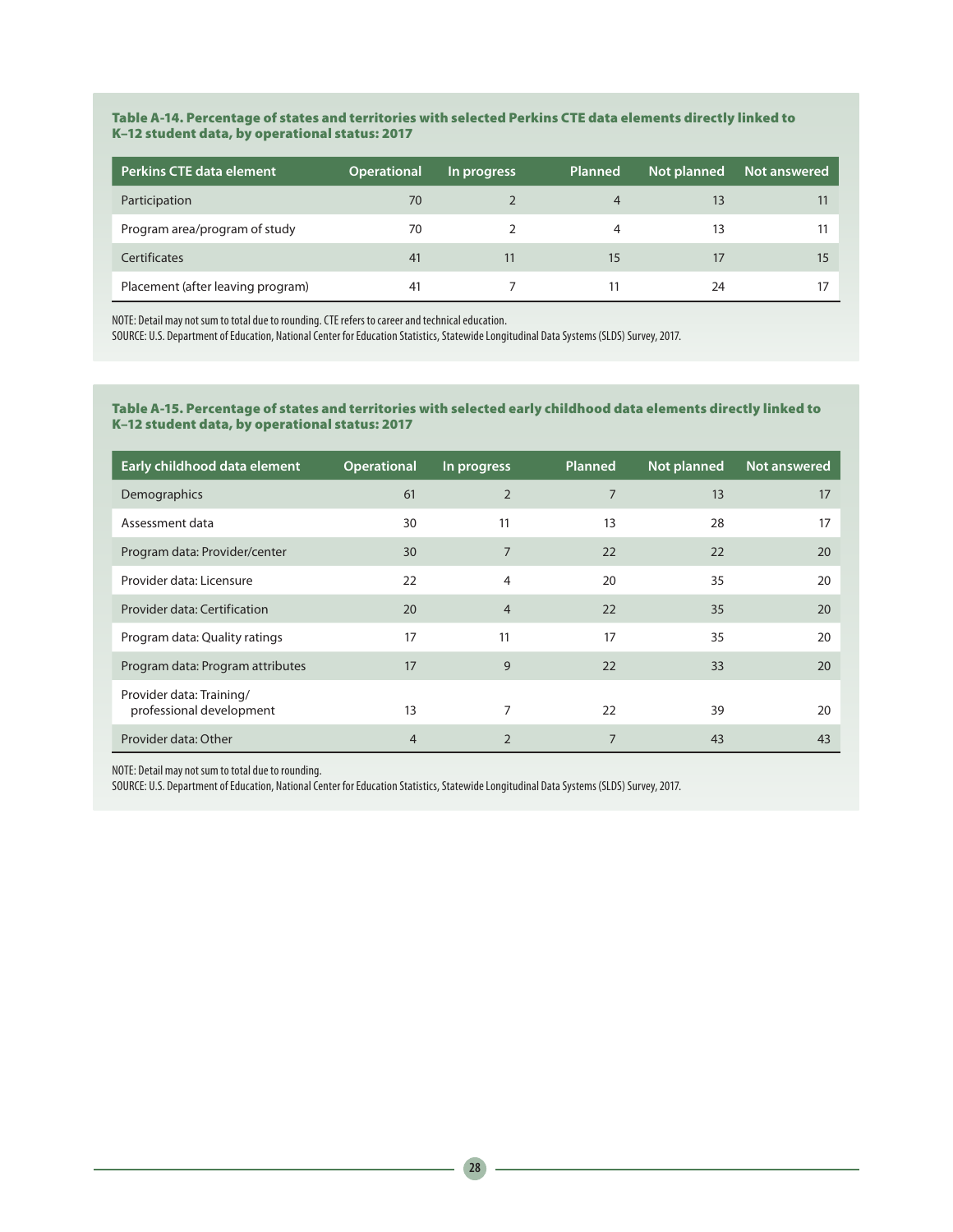#### Table A-16. Percentage of states and territories with selected uses for K–12 student data, by operational status: 2017

| Data use                                                                                       | <b>Operational</b> | In progress    | Planned        | <b>Not</b><br>planned | <b>Not</b><br>answered |
|------------------------------------------------------------------------------------------------|--------------------|----------------|----------------|-----------------------|------------------------|
| Feedback reports on high school (e.g., graduation<br>rates, SAT scores)                        | 70                 | 15             | $\overline{4}$ | $\overline{7}$        | $\overline{4}$         |
| State reports for/on legislature                                                               | 70                 | $\overline{7}$ | 9              | 11                    | 4                      |
| Policy updates/changes                                                                         | 63                 | 13             | $\overline{4}$ | 15                    | $\overline{4}$         |
| State reports for/on agency law/policy                                                         | 63                 | 9              | 4              | 20                    | 4                      |
| Resources for community members, public<br>(e.g., consumer scorecards)                         | 61                 | 15             | 11             | 9                     | $\overline{4}$         |
| State reports for/on research agenda/strategic<br>plans                                        | 61                 | 15             | $\overline{7}$ | 13                    | 4                      |
| Feedback reports on remediation rates by high<br>school upon college entry                     | 52                 | 15             | 9              | 17                    | 7                      |
| State reports for/on board goals/priorities                                                    | 52                 | 13             | 7              | 20                    | 9                      |
| Resources for parents (e.g., parent dashboards,<br>consumer scorecards)                        | 50                 | 20             | $\overline{7}$ | 20                    | $\overline{4}$         |
| Feedback reports on middle schools                                                             | 50                 | 17             | 9              | 17                    | 7                      |
| Direct certification for participation in the National<br>School Lunch Program                 | 50                 | $\overline{7}$ | $\overline{7}$ | 33                    | 4                      |
| Funding decisions                                                                              | 50                 | 4              | 17             | 24                    | 4                      |
| Data skills and use training for educators                                                     | 48                 | 11             | $\overline{7}$ | 30                    | $\overline{4}$         |
| Instructional support (e.g., dashboards for teachers)                                          | 46                 | 24             | 7              | 20                    | 4                      |
| Feedback reports on elementary schools                                                         | 46                 | 20             | 9              | 20                    | $\overline{7}$         |
| Program/intervention needs                                                                     | 46                 | 15             | 13             | 22                    | 4                      |
| Feedback reports on K-12 access/equity                                                         | 37                 | 22             | 11             | 22                    | 9                      |
| Early warning systems                                                                          | 33                 | 22             | 22             | 20                    | 4                      |
| Educator preparation program feedback                                                          | 33                 | 15             | 15             | 30                    | 7                      |
| Educator placements/transfers                                                                  | 33                 | 4              | 13             | 46                    | 4                      |
| State-level collected courses aligned in the School<br>Courses for the Exchange of Data (SCED) | 28                 | 15             | 15             | 35                    | $\overline{7}$         |
| Curricular alignment decisions/materials                                                       | 26                 | 11             | 11             | 46                    | 7                      |
| Community/partnership collaboration                                                            | 24                 | 11             | 15             | 46                    | $\overline{4}$         |
| Professional learning needs for staff                                                          | 22                 | 11             | 11             | 52                    | 4                      |
| Horizontal and vertical alignment planning                                                     | 17                 | 17             | 11             | 50                    | $\overline{4}$         |
| Other feedback reports                                                                         | 11                 | 4              | 4              | 37                    | 43                     |
| Other                                                                                          | $\overline{2}$     | $\pmb{0}$      | $\mathbf 0$    | 30                    | 67                     |

NOTE: Detail may not sum to total due to rounding.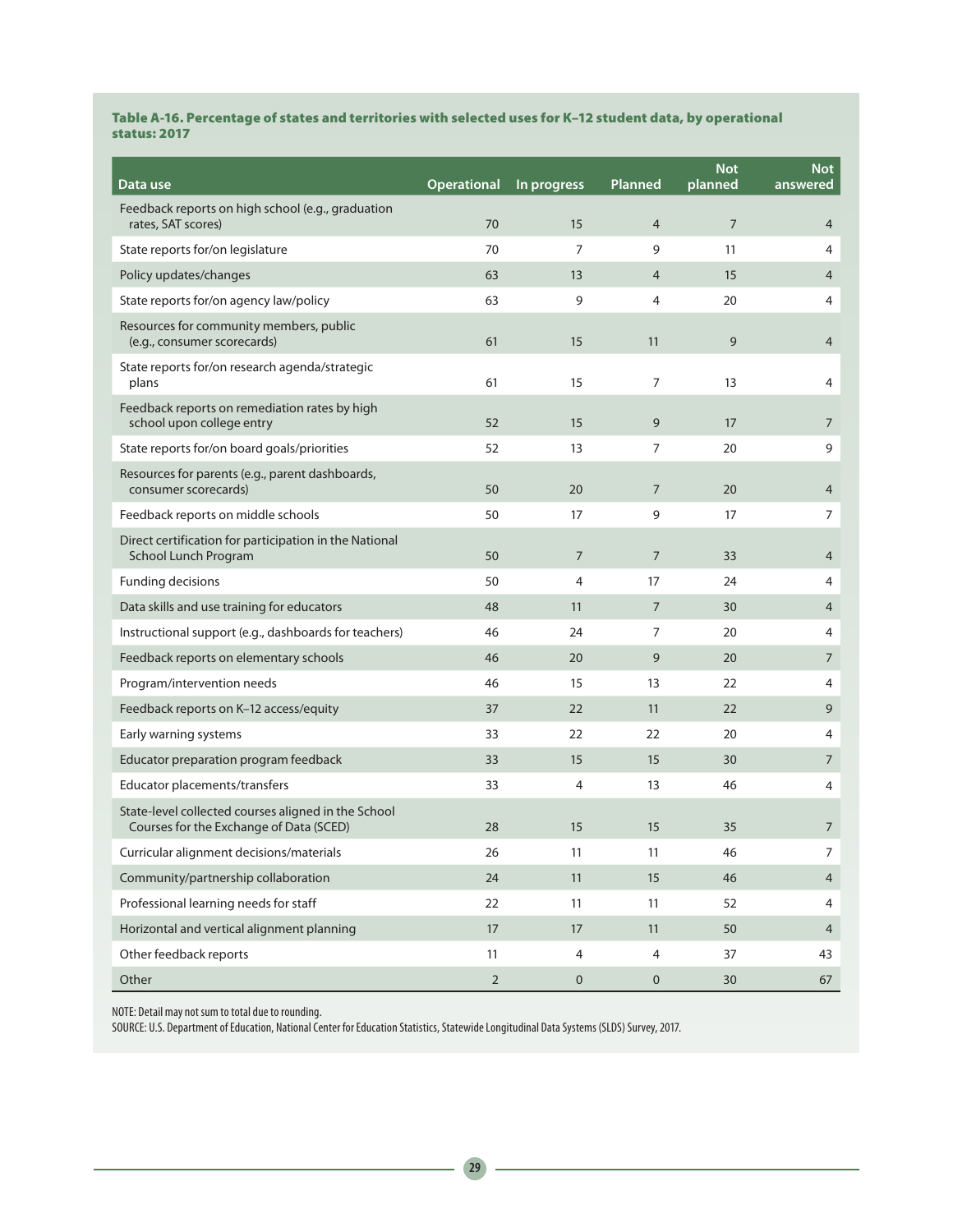#### Table A-17. Percentage of states and territories with selected uses for K–12 teacher data, by operational status: 2017

| Data use                                                         | Operational    | In progress    | Planned        | Not planned | <b>Not</b><br>answered |
|------------------------------------------------------------------|----------------|----------------|----------------|-------------|------------------------|
| Federal reports on EDFacts                                       | 57             | 11             | $\overline{7}$ | 24          | $\overline{2}$         |
| State reports for/on legislature                                 | 50             | $\overline{2}$ | 9              | 37          | $\mathbf 2$            |
| State reports for/on research agenda/<br>strategic plans         | 46             | $\overline{7}$ | 17             | 28          | $\overline{2}$         |
| State reports for/on board/agency<br>goals/priorities            | 46             | 4              | 15             | 33          | $\overline{2}$         |
| State reports for/on law/policy<br>requirements                  | 43             | $\overline{4}$ | 11             | 35          | $\overline{7}$         |
| Feedback reports on educator<br>effectiveness                    | 39             | $\overline{2}$ | 17             | 39          | $\overline{2}$         |
| Policy updates                                                   | 39             | $\overline{2}$ | 9              | 46          | $\overline{4}$         |
| Feedback reports on teacher<br>preparation programs              | 37             | 9              | 20             | 33          | $\overline{2}$         |
| Other federal reports                                            | 37             | $\overline{7}$ | 11             | 37          | 9                      |
| <b>Funding decisions</b>                                         | 33             | $\overline{4}$ | $\overline{4}$ | 54          | 4                      |
| Retention/transfer/promotion                                     | 33             | $\overline{2}$ | 13             | 50          | $\overline{2}$         |
| Horizontal and vertical alignment<br>planning                    | 17             | 11             | 2              | 65          | $\overline{4}$         |
| Feedback reports on professional<br>learning                     | 17             | $\overline{4}$ | 17             | 59          | $\overline{2}$         |
| Curricular decisions (teacher prep/<br>professional development) | 17             | $\overline{2}$ | 11             | 65          | $\overline{4}$         |
| Talent management                                                | 15             | $\overline{7}$ | 9              | 67          | $\overline{2}$         |
| Human resources                                                  | 15             | $\overline{7}$ | 4              | 72          | $\overline{2}$         |
| Merit pay                                                        | 15             | $\mathbf{0}$   | $\overline{0}$ | 83          | $\overline{2}$         |
| Other feedback reports                                           | $\pmb{0}$      | $\overline{4}$ | 0              | 46          | 50                     |
| Other                                                            | $\overline{2}$ | $\overline{0}$ | $\overline{0}$ | 43          | 54                     |

NOTE: Detail may not sum to total due to rounding.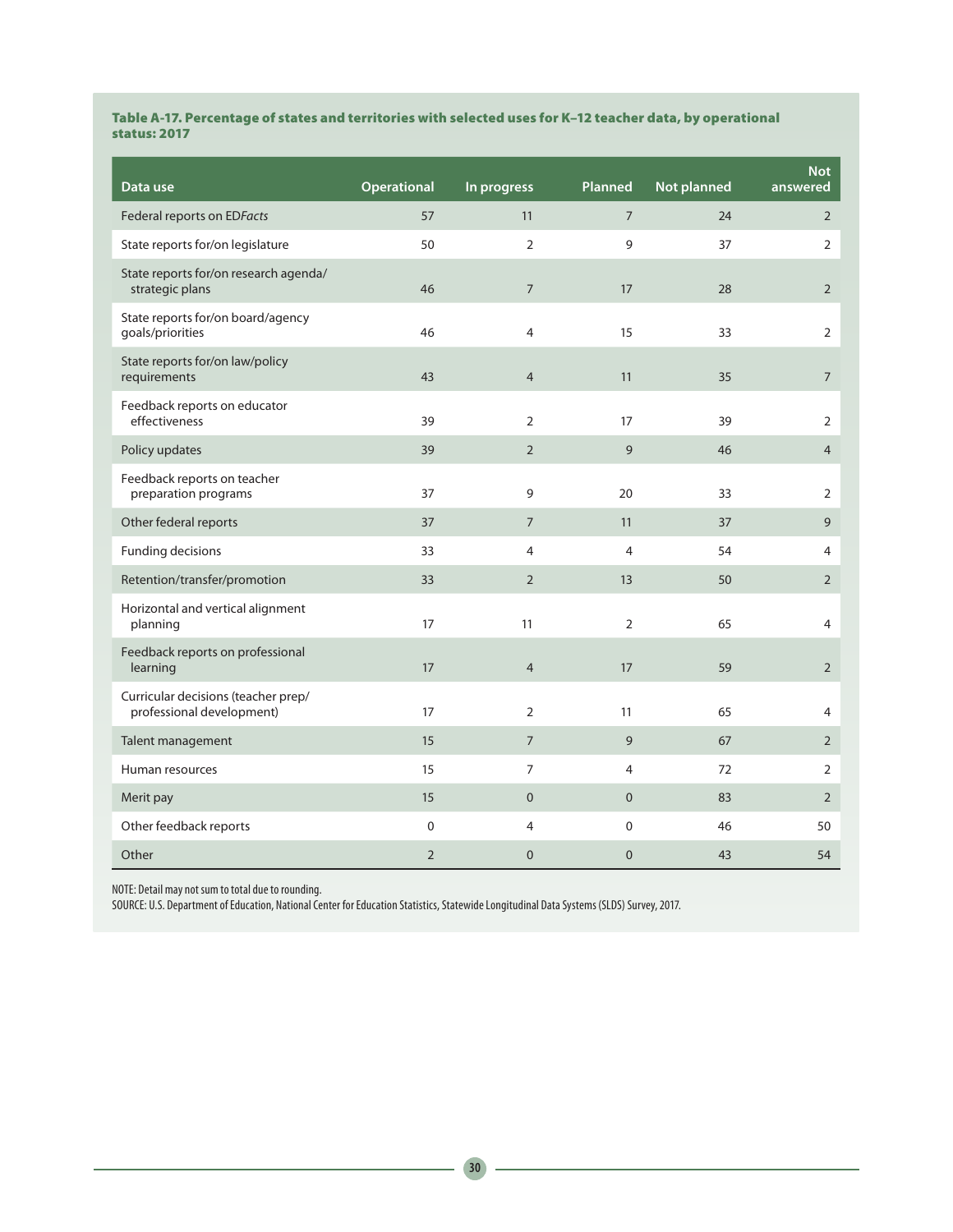#### Table A-18. Percentage of states and territories with selected uses for postsecondary data, by operational status: 2017

| Data use                                                                                       | Operational    | In progress    | Planned        | <b>Not</b><br>planned | <b>Not</b><br>answered |
|------------------------------------------------------------------------------------------------|----------------|----------------|----------------|-----------------------|------------------------|
| Feedback reports on high schools                                                               | 65             | 13             | 11             | 9                     | $\overline{2}$         |
| Feedback reports on community college<br>outcomes (e.g., degree attained,<br>graduation rates) | 59             | 11             | 11             | 17                    | 2                      |
| Feedback reports on 4-year postsecondary<br>institution outcomes                               | 59             | 9              | 9              | 22                    | $\overline{2}$         |
| State reports for/on research agenda/<br>strategic plans                                       | 57             | 11             | 11             | 20                    | 2                      |
| State reports for/on legislature                                                               | 57             | $\overline{7}$ | 9              | 26                    | $\overline{2}$         |
| State reports for/on board/agency goals/<br>priorities                                         | 54             | 9              | $\overline{7}$ | 28                    | $\overline{2}$         |
| Feedback reports on employment                                                                 | 50             | 11             | 20             | 17                    | $\overline{2}$         |
| Federal reports on Perkins CTE<br>(non-EDFacts)                                                | 48             | 11             | 17             | 22                    | 2                      |
| State reports for/on law/policy<br>requirements                                                | 48             | 11             | $\overline{7}$ | 28                    | $\overline{7}$         |
| Cross-sector collaboration/partnerships                                                        | 46             | 13             | 13             | 26                    | 2                      |
| Making policy/guidance updates                                                                 | 46             | 9              | 9              | 35                    | $\overline{2}$         |
| Resources for parents/community (e.g.,<br>parent dashboards, consumer scorecards)              | 41             | 17             | 17             | 22                    | 2                      |
| Other federal reports                                                                          | 26             | $\overline{2}$ | 15             | 41                    | 15                     |
| Funding decisions                                                                              | 24             | 11             | 11             | 48                    | 7                      |
| Data skills and use training for staff                                                         | 24             | 9              | 13             | 52                    | $\overline{2}$         |
| Federal reports on the Integrated<br>Postsecondary Education Data System<br>(IPEDS)            | 24             | $\overline{7}$ | 9              | 54                    | 7                      |
| Horizontal and vertical alignment planning                                                     | 17             | 13             | 11             | 57                    | $\overline{2}$         |
| Curricular decisions (teacher prep/<br>professional development)                               | 15             | 11             | 13             | 59                    | $\overline{2}$         |
| Instructional support (e.g., dashboards for<br>professors/administrators)                      | 13             | 13             | 11             | 57                    | $\overline{7}$         |
| Professional learning needs for staff                                                          | 13             | 4              | 9              | 72                    | 2                      |
| Human resources                                                                                | $\overline{7}$ | $\overline{4}$ | $\overline{2}$ | 83                    | $\overline{4}$         |
| Talent management                                                                              | 4              | 7              | 4              | 83                    | 2                      |
| Other                                                                                          | $\overline{2}$ | $\pmb{0}$      | $\overline{2}$ | 50                    | 46                     |

NOTE: Detail may not sum to total due to rounding. CTE refers to career and technical education.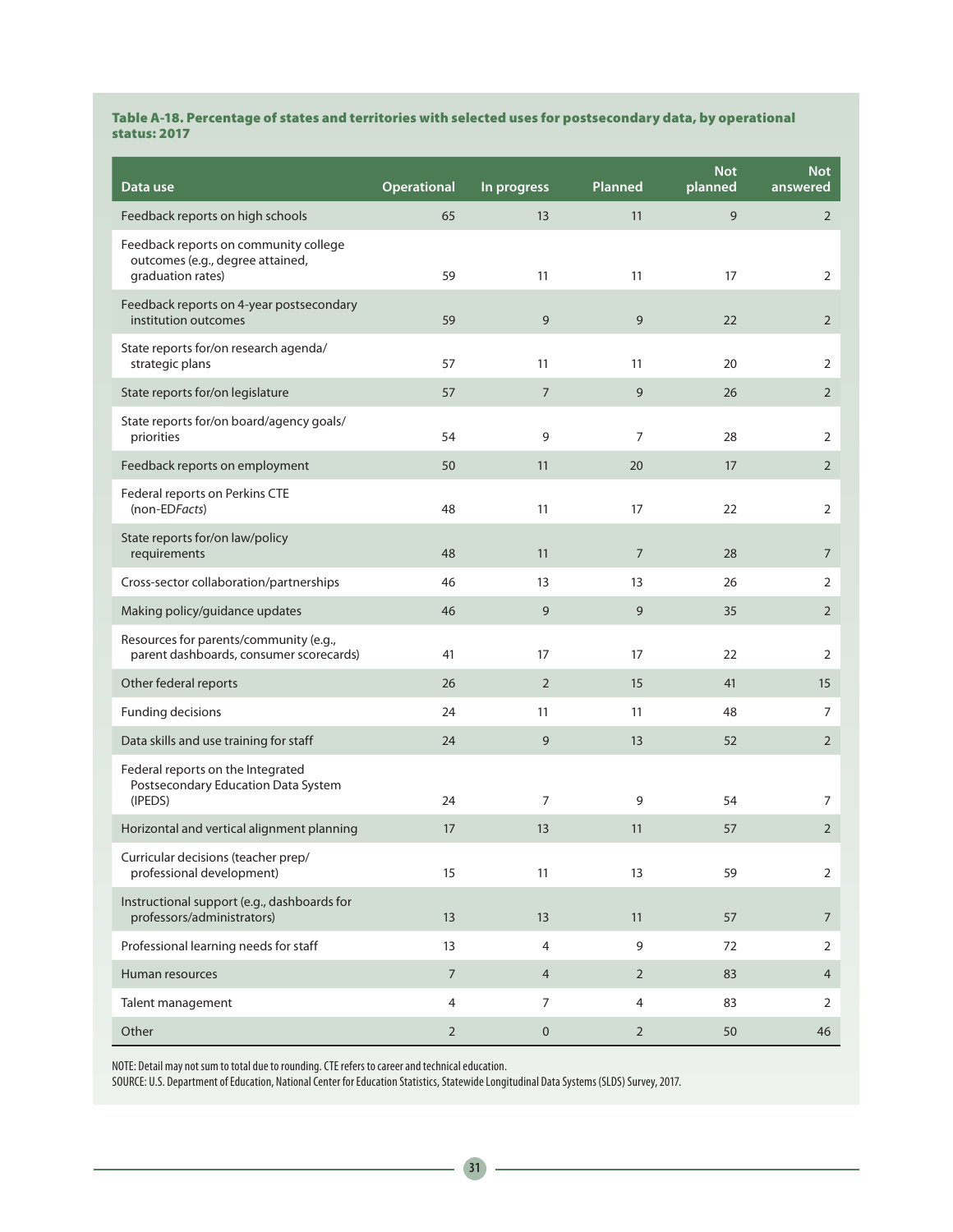### Table A-19. Percentage of states and territories with selected uses for workforce data, by operational status: 2017

| Data use                                                                                                                 | Operational | In progress    | Planned        | <b>Not planned</b> | <b>Not</b><br>answered |
|--------------------------------------------------------------------------------------------------------------------------|-------------|----------------|----------------|--------------------|------------------------|
| State reports for/on research agenda/<br>strategic plans                                                                 | 50          | 9              | 11             | 28                 | $\overline{2}$         |
| Feedback reports on community<br>colleges' transfer and employment<br>outcomes                                           | 46          | $\overline{7}$ | 15             | 33                 | 0                      |
| State reports for/on board/agency<br>goals/priorities                                                                    | 43          | $\overline{7}$ | 11             | 35                 | $\overline{4}$         |
| State reports for/on legislature                                                                                         | 43          | $\overline{7}$ | 11             | 33                 | $\overline{7}$         |
| State reports for/on workforce/economic<br>development programs                                                          | 41          | 11             | 11             | 33                 | $\overline{4}$         |
| Feedback reports on district-level<br>college-going and employment<br>outcomes                                           | 41          | $\overline{7}$ | 22             | 30                 | 0                      |
| Feedback reports on 4-year<br>postsecondary institutions' transfer<br>or continuing education and<br>employment outcomes | 41          | $\overline{7}$ | 20             | 33                 | $\mathbf 0$            |
| Feedback reports on regional-level<br>college-going and employment<br>outcomes                                           | 39          | 13             | $\overline{7}$ | 39                 | $\overline{2}$         |
| Feedback reports on Perkins CTE<br>programs                                                                              | 37          | 13             | 20             | 30                 | $\mathbf{0}$           |
| Federal reports                                                                                                          | 37          | 11             | $\overline{7}$ | 41                 | 4                      |
| Cross-sector collaboration/discussion                                                                                    | 33          | 17             | 13             | 35                 | $\overline{2}$         |
| State reports for/on law/policy<br>requirements                                                                          | 33          | $\overline{7}$ | 11             | 43                 | 7                      |
| Feedback reports on industry need/<br>saturation                                                                         | 30          | 15             | 15             | 37                 | $\overline{2}$         |
| Feedback reports on adult education<br>programs' college-going and<br>employment outcomes                                | 28          | 13             | 20             | 37                 | $\overline{2}$         |
| <b>Funding decisions</b>                                                                                                 | 15          | 11             | 11             | 59                 | $\overline{4}$         |
| Other                                                                                                                    | 4           | $\overline{2}$ | $\overline{2}$ | 52                 | 39                     |

NOTE: Detail may not sum to total due to rounding. CTE refers to career and technical education.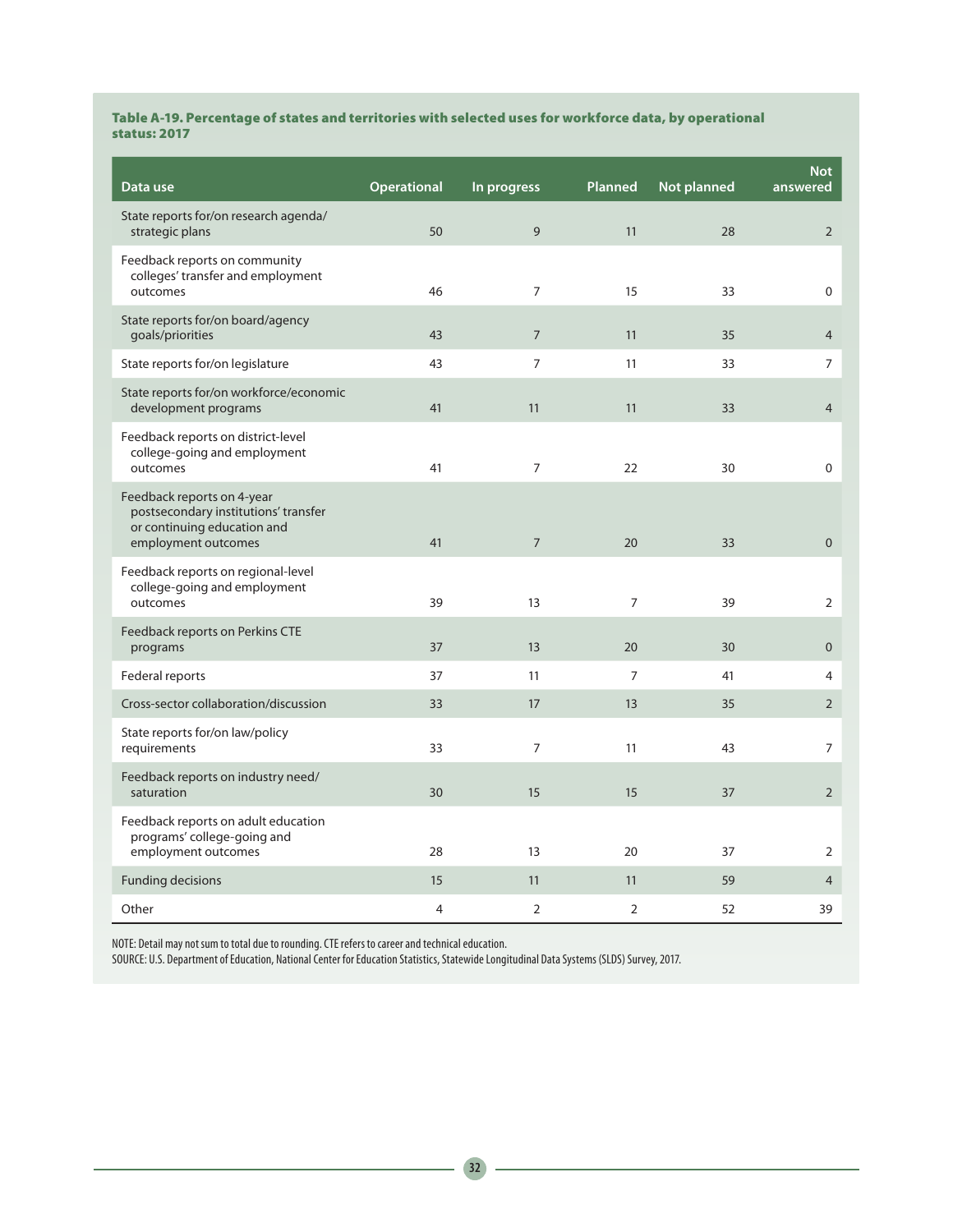### Table A-20. Percentage of states and territories with selected uses for Perkins CTE data, by operational status: 2017

| Data use                                                               | <b>Operational</b> | In progress      | Planned          | Not planned | <b>Not</b><br>answered |
|------------------------------------------------------------------------|--------------------|------------------|------------------|-------------|------------------------|
| Feedback reports on completers                                         | 57                 | $\overline{4}$   | $\overline{7}$   | 28          | $\overline{4}$         |
| Feedback reports on high schools                                       | 54                 | $\overline{7}$   | 9                | 24          | $\overline{7}$         |
| Federal reports on Perkins CTE<br>(non-EDFacts)                        | 52                 | $\overline{4}$   | 13               | 26          | $\overline{4}$         |
| State reports on board/agency goals/<br>priorities                     | 43                 | 2                | 9                | 35          | 11                     |
| Feedback reports on postsecondary<br>institutions                      | 41                 | $\boldsymbol{7}$ | $\boldsymbol{7}$ | 37          | 9                      |
| State reports on research agenda/<br>strategic plans                   | 41                 | 4                | 15               | 28          | 11                     |
| State reports on legislature                                           | 37                 | $\overline{4}$   | 9                | 37          | 13                     |
| State reports on law/policy requirements                               | 33                 | 4                | 11               | 35          | 17                     |
| Feedback reports on employment                                         | 33                 | $\overline{2}$   | 20               | 41          | $\overline{4}$         |
| Program placements                                                     | 28                 | $\overline{4}$   | 11               | 48          | 9                      |
| Workforce readiness reports by career<br>cluster/industry              | 26                 | $\boldsymbol{7}$ | 13               | 46          | 9                      |
| Other federal reports                                                  | 26                 | 0                | 4                | 43          | 26                     |
| Cross-sector collaboration                                             | 24                 | 9                | 13               | 43          | 11                     |
| Funding decisions                                                      | 24                 | 9                | 4                | 50          | 13                     |
| Making policy/guidance updates                                         | 22                 | 9                | 15               | 43          | 11                     |
| Feedback reports on training programs                                  | 22                 | $\overline{7}$   | 13               | 50          | 9                      |
| Instructional support (e.g., dashboards for<br>teachers)               | 20                 | $\sqrt{ }$       | 22               | 43          | 9                      |
| Resources for public, community<br>members (e.g., consumer scorecards) | 15                 | $\overline{7}$   | 17               | 52          | 9                      |
| Data skills and use training for educators                             | 11                 | 7                | 13               | 61          | 9                      |
| Curricular/material decisions                                          | 9                  | 11               | $\overline{4}$   | 65          | 11                     |
| Professional learning needs for staff                                  | 9                  | $\overline{4}$   | 11               | 65          | 11                     |
| Horizontal and vertical alignment<br>planning                          | $\overline{7}$     | 11               | 9                | 63          | 11                     |
| Human resources                                                        | $\overline{4}$     | $\overline{2}$   | $\boldsymbol{7}$ | 76          | 11                     |
| Talent management                                                      | $\overline{2}$     | 2                | $\overline{4}$   | 80          | 11                     |
| Other                                                                  | $\sqrt{2}$         | $\mathbf 0$      | $\mathbf 0$      | 52          | 46                     |

NOTE: Detail may not sum to total due to rounding. CTE refers to career and technical education.

SOURCE: U.S. Department of Education, National Center for Education Statistics, Statewide Longitudinal Data Systems (SLDS) Survey, 2017.

 $\overline{\phantom{a}}$